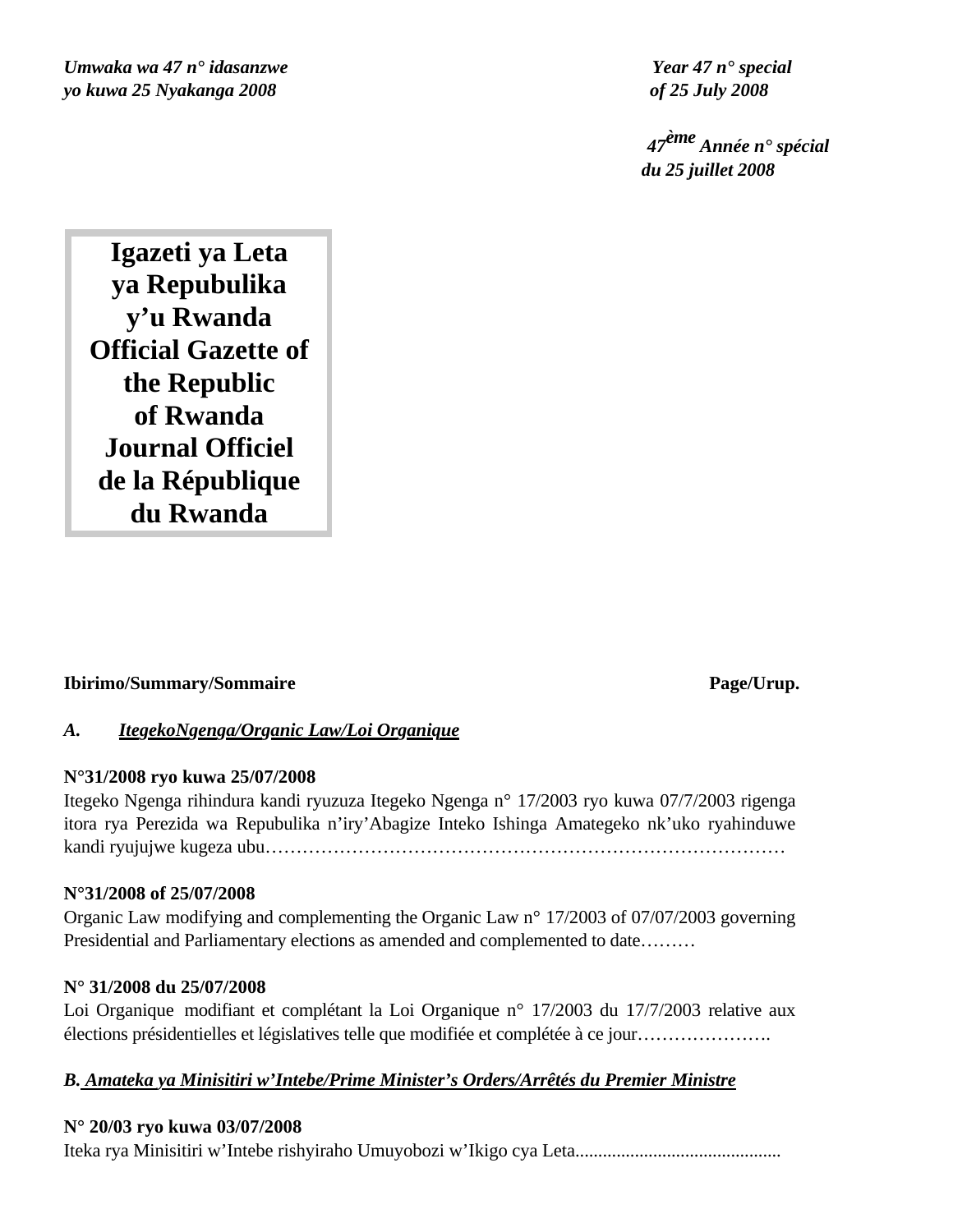| N° 21/03 ryo kuwa 03/07/2008                                                         |
|--------------------------------------------------------------------------------------|
|                                                                                      |
| N° 22/03 ryo kuwa 22/07/2008                                                         |
|                                                                                      |
| N° 23/03 ryo kuwa 22/07/2008                                                         |
|                                                                                      |
| N° 20/03 of 03/07/2008                                                               |
| Prime Minister's Order appointing a Director of a Public Institution                 |
| $N^{\circ}$ 21/03 of 03/07/2008                                                      |
| Prime Minister's Order appointing a Director of a Public Institution                 |
| N° 22/03 of 22/07/2008                                                               |
| Prime Minister's Order appointing a Director of a Public Institution                 |
| N° 23/03 of 22/07/2008                                                               |
| Prime Minister's Order appointing a Director of a Public Institution                 |
| N° 20/03 du 03/07/2008                                                               |
| Arrêté du Premier Ministre portant nomination du Directeur d'un Etablissement Public |
| N° 21/03 du 03/07/2008                                                               |
| Arrêté du Premier Ministre portant nomination du Directeur d'un Etablissement Public |
| N° 22/03 du 22/07/2008                                                               |
| Arrêté du Premier Ministre portant nomination du Directeur d'un Etablissement Public |
| N° 23/03 du 22/07/2008                                                               |
| Arrêté du Premier Ministre portant nomination du Directeur d'un Etablissement Public |

| ITEGEKO NGENGA N°              |                  | <b>Article 11: Replacement of a</b> | LOI ORGANIQUE N°             |
|--------------------------------|------------------|-------------------------------------|------------------------------|
| 31/2008 RYO KUWA               |                  | O member of Parliament who is       | 31/2008 DU 25/07/2008        |
| 25/07/2008 RIHINDURA           |                  | $R$ not on the list of a political  | MODIFIANT<br>E T             |
| <b>RYUZUZA</b><br><b>KANDI</b> |                  | G party or a coalition of           | <b>COMPLETANT LA LOI</b>     |
| ITEGEKO NGENGA N°              |                  | A political organizations           | <b>ORGANIQUE N° 17/2003</b>  |
| 17/2003 RYO KU WA              | N                |                                     | <b>DU 17/7/2003 RELATIVE</b> |
| 07/7/2003 RIGENGA ITORA        | I                |                                     | AUX ELECTIONS                |
| RYA PEREZIDA WA                | $\mathbf C$      | Article 12: Repealing               | PRESIDENTIELLES ET           |
| R E P U B U L I K A            | $\mathbf{L}$     | provision                           | <b>LEGISLATIVES TELLE</b>    |
| N'IRY'ABAGIZE INTEKO           | $\mathbf{A}$     |                                     | <b>QUE MODIFIEE ET</b>       |
| ISHINGA AMATEGEKO              | W                |                                     | COMPLETEE A CE               |
| NK'UKO RYAHINDUWE              | N                |                                     | <b>JOUR</b>                  |
| KANDI RYUJUJWE                 | $\circ$          | <b>Article 13: Commencement</b>     |                              |
| KUGEZA UBU.                    | 3                |                                     |                              |
|                                |                  |                                     | <b>TABLE DES MATIERES</b>    |
|                                |                  |                                     |                              |
| <b>IBIRIMO</b>                 | $\boldsymbol{2}$ |                                     |                              |
|                                | $\bf{0}$         |                                     | Article premier:             |
|                                | $\bf{0}$         |                                     | Organisation des élections   |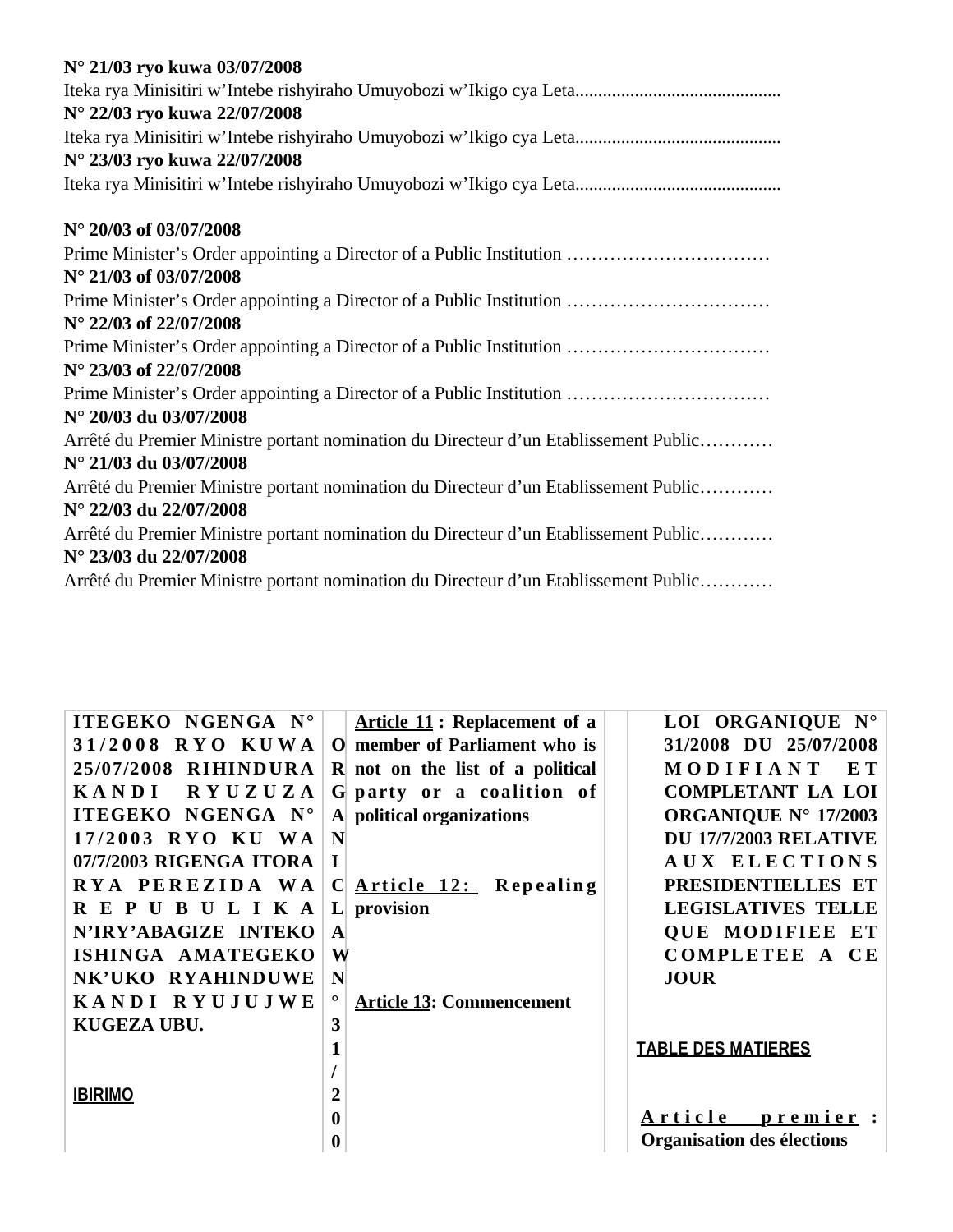| Ingingo ya mbere: Itegurwa      | 8                |                                                 |                                       |
|---------------------------------|------------------|-------------------------------------------------|---------------------------------------|
| ry'amatora                      | $\mathbf{O}$     | <b>ORGANIC LAW N°31/2008</b>                    |                                       |
|                                 | F                | OF 25/07/2008 MODIFYING                         | <b>Article 2 : Liste électorale</b>   |
|                                 | $\overline{2}$   | AND COMPLEMENTING                               |                                       |
| Ingingo ya 2 : Lisiti y'itora   | 5                | ORGANIC LAW N° 17/2003                          |                                       |
|                                 | 1                | OF 07/07/2003 GOVERNING                         | <b>Article 3: Personnes privées</b>   |
|                                 | $\bf{0}$         | PRESIDENTIAL AND                                | du droit d'inscription sur la         |
| Ingingo ya $3:$ Abadafite       | 7                | <b>PARLIAMENTARY</b>                            | liste électorale                      |
| uburenganzira bwo               | T                | <b>ELECTIONS</b><br>A S                         |                                       |
| kwiyandikisha ku ilisiti        | $\overline{2}$   | AND<br>AMENDED                                  |                                       |
| y'itora                         | $\boldsymbol{0}$ | <b>COMPLEMENTED TO</b>                          | <b>Article 4: Délai d'inscription</b> |
|                                 | $\boldsymbol{0}$ | DATE.                                           | sur la liste électorale               |
| Ingingo ya 4. Igihe cyo         | 8                |                                                 |                                       |
| kwiyandikisha ku ilisiti        | M                |                                                 | Article 5: Droit de porter            |
| y'itora                         | $\mathbf 0$      |                                                 | plainte                               |
|                                 | D                |                                                 |                                       |
| Ingingo ya 5: Uburenganzira     | $\mathbf I$      | We, KAGAME Paul,                                |                                       |
| bwo gutanga ikibazo             | $\mathbf{F}$     | President of the Republic;                      | Article 6 : Droit d'éligibilité       |
|                                 | Y                |                                                 |                                       |
| Ingingo ya $6:$ Ufite           | $\mathbf I$      |                                                 |                                       |
| uburenganzira bwo gutorwa       |                  | N THE PARLIAMENT HAS                            | <b>Article 7: Dépouillement</b>       |
|                                 |                  | GADOPTED AND WE                                 |                                       |
| Ingingo ya 7: Kubarura          |                  | $A$ S A N C T I O N                             | Article 8: Publication de la          |
| amajwi                          |                  | NPROMULGATE THE                                 | liste définitive des candidats        |
|                                 |                  | D FOLLOWING ORGANIC                             |                                       |
| Ingingo ya 8: Gutangaza ilisiti |                  | C LAW AND ORDER IT TO                           | Article 9: Période d'élections        |
| ntakuka y'abakandida            |                  | O BE PUBLISHED IN THE                           | présidentielles                       |
|                                 |                  | M OFFICIAL GAZETTE OF                           |                                       |
| Ingingo ya 9: Igihe cy'itorwa   | P                | THE REPUBLIC OF                                 | <b>Article 10: Dévolution d'une</b>   |
| rya Perezida wa Repubulika      |                  | L RWANDA                                        | place vacante                         |
|                                 | E                |                                                 |                                       |
| Ingingo ya 10: Gusimbura        | M                |                                                 | <b>Article 11 : Remplacement</b>      |
|                                 | E                | THE PARLIAMENT:                                 | d'un membre du Parlement              |
|                                 | N                |                                                 | ne figurant pas sur la liste          |
| Ingingo ya 11: Isimburwa        | T                | The Chamber of Deputies in its                  | d'une formation politique ou          |
| ry'umwe mu bagize Inteko        | $\bf{I}$         | session of June 09, 2008;                       | une coalition politique               |
| Ishinga Amategeko utari         | N                |                                                 |                                       |
| kuri lisiti y'Umutwe wa         |                  | <b>G</b> The Senate, in its session of July     |                                       |
| Politiki<br>cyangwa             |                  | $O$ 11, 2008;                                   | <b>Article 12: Disposition</b>        |
| iy'Ishyirahamwe ry'Imitwe       |                  | $\bf{R}$ Pursuant to the Constitution of        | abrogatoire                           |
| ya Politiki                     |                  | G the Republic of Rwanda of 4                   |                                       |
|                                 |                  | A June 2003 as amended to date,                 |                                       |
| Ingingo ya 12: Ivanwaho         |                  | $\mathbf{N}$ especially in Articles 62, 65, 66, |                                       |
| ry'Ingingo z'amategeko          | $\mathbf{I}$     | $\vert$ 67, 75, 76, 78, 88, 89, 90, 92,         | Article 13: Entrée en vigueur         |
| zinyuranyije n'itegeko          |                  | C 93, 94, 95, 103, 108, 118 and                 |                                       |
| ngenga                          | $\mathbf{L}$     | 201;                                            |                                       |
|                                 | $\mathbf A$      |                                                 |                                       |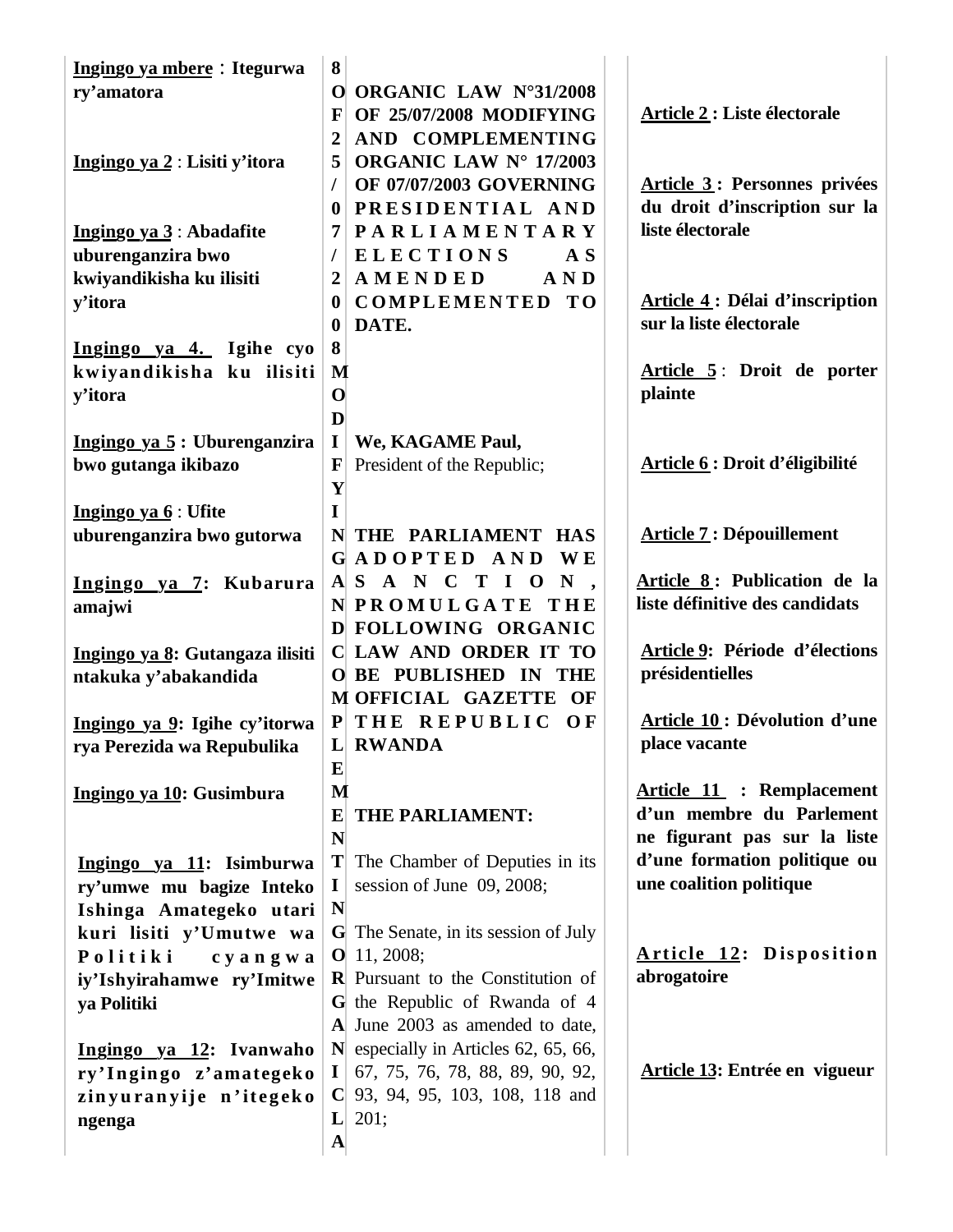| Ingingo ya 13: Igihe itegeko       | W                |                                                                    |                                  |
|------------------------------------|------------------|--------------------------------------------------------------------|----------------------------------|
| ritangira<br>ngenga                | $\mathbf N$      |                                                                    |                                  |
| gukurikizwa                        | $\Omega$         |                                                                    |                                  |
|                                    | 1                | Pursuant to Organic Law n°                                         |                                  |
|                                    | 7                | $16/2004$ of $19/6/2004$                                           | LOI ORGANIQUE N°                 |
|                                    | $\prime$         | establishing the organisation,                                     | 31/2008 DU 25/07/2008            |
|                                    |                  | competence and functioning of                                      | MODIFIANT<br>E T                 |
|                                    | $\bf{0}$         | Gacaca Courts charged with                                         | <b>COMPLETANT LA LOI</b>         |
|                                    | $\bf{0}$         | prosecuting and trying the                                         | ORGANIQUE N° 17/2003             |
| ITEGEKO NGENGA N°                  | $\mathbf{3}$     | perpetrators of the crime of                                       | <b>DU 17/7/2003 RELATIVE</b>     |
| 31/2008 RYO KUWA                   | $\mathbf O$      | genocide and other crimes                                          | AUX ELECTIONS                    |
| 25/07/2008 RIHINDURA               | $\mathbf F$      | against humanity, committed                                        | PRESIDENTIELLES ET               |
| <b>KANDI</b><br>RYUZUZA            | $\bf{0}$         | between october 1, 1990 and                                        | <b>LEGISLATIVES TELLE</b>        |
| ITEGEKO NGENGA N°                  | 7                | december 31, 1994, as modified                                     | <b>QUE MODIFIEE ET</b>           |
| 17/2003 RYO KU WA                  | $\prime$         | and complemented to date,                                          | COMPLETEE A CE                   |
| 07/7/2003 RIGENGA ITORA            | $\boldsymbol{0}$ | especially in Article 76;                                          | <b>JOUR</b>                      |
| RYA PEREZIDA WA                    | 7                |                                                                    |                                  |
| REPUBULIKA                         | $\prime$         |                                                                    |                                  |
| N'IRY'ABAGIZE INTEKO               | $\boldsymbol{2}$ | Revisiting the Organic Law n°                                      | <b>Nous, KAGAME Paul,</b>        |
| ISHINGA AMATEGEKO                  | $\boldsymbol{0}$ | 17/2003 of 07/7/2003 governing                                     | Président de la République;      |
| NK'UKO RYAHINDUWE                  | $\bf{0}$         | presidential and parliamentary                                     |                                  |
| KANDI RYUJUJWE                     | 3                | elections as modified and                                          |                                  |
| KUGEZA UBU.                        |                  | G completed to date especially in                                  | LE PARLEMENT A                   |
|                                    | $\mathbf{O}$     | Articles 4, 6, 10, 12, 19, 21, 66,                                 | ADOPTE ET NOUS                   |
|                                    | $\mathbf{V}$     | 75, 77, 86, 88 and 88 bis;                                         | SANCTIONNONS,                    |
| Twebwe, KAGAME Paul,               | E                |                                                                    | PROMULGUONS LA LOI               |
| Perezida wa Repubulika;            | $\mathbf R$      |                                                                    | ORGANIQUE DONT LA                |
|                                    | N                |                                                                    | TENEUR SUIT<br>$E$ T             |
|                                    | I                |                                                                    | ORDONNONS OU'ELLE                |
| <b>INTEKO</b><br><b>ISHINGA</b>    | N                |                                                                    | SOIT PUBLIEE AU                  |
| AMATEGEKO YEMEJE,                  |                  | <b>G ADOPTS:</b>                                                   | <b>JOURNAL OFFICIEL</b><br>DE    |
| <b>NATWE</b><br><b>NONE</b>        | ${\bf P}$        |                                                                    | LA REPUBLIQUE<br>DU              |
| DUHAMIJE, DUTANGAJE                |                  | R Article One: Organisation of                                     | <b>RWANDA</b>                    |
| <b>ITEGEKO NGENGA</b>              | $\mathbf{E}$     | elections                                                          | <b>LE PARLEMENT:</b>             |
| RITEYE RITYA KANDI                 | S                |                                                                    |                                  |
| <b>DUTEGETSE</b><br>K <sub>0</sub> | $\bf{I}$         |                                                                    | La Chambre des Députés, en sa    |
| <b>RYANDIKWA</b><br>MU             |                  | <b>D</b> Article 4 of Organic Law $n^{\circ}$                      | séance du 09 juin 2008;          |
| IGAZETI YA LETA YA                 | $\mathbf{E}$     | 17/2003 of 07/7/2003 governing<br>N presidential and parliamentary |                                  |
| REPUBULIKA Y'U                     | Т                | elections as amended and                                           | Le Sénat, en sa séance du 11     |
| <b>RWANDA</b>                      |                  |                                                                    | juillet 2008;                    |
| <b>ISHINGA</b><br><b>INTEKO</b>    | 1<br>$ {\bf A} $ | complemented<br>to date is<br>amended and complemented as          | Vu la Constitution de la         |
|                                    | L                | follows:                                                           | République du Rwanda du 4        |
| <b>AMATEGEKO:</b>                  | $\mathbf A$      |                                                                    | juin 2003 telle que révisée à ce |
|                                    | N                |                                                                    | jour, spécialement<br>en ses     |
| Umutwe w'Abadepite mu nama         | D                |                                                                    | Articles 62, 65, 66, 67, 75, 76, |
| yawo yo ku wa 09 Kamena            | ${\bf P}$        | "Presidential and parliamentary                                    | 78, 88, 89, 90, 92, 93, 94, 95,  |
| 2008;                              |                  |                                                                    |                                  |
|                                    |                  | A elections shall be organised and                                 | 103, 108, 118 et 201;            |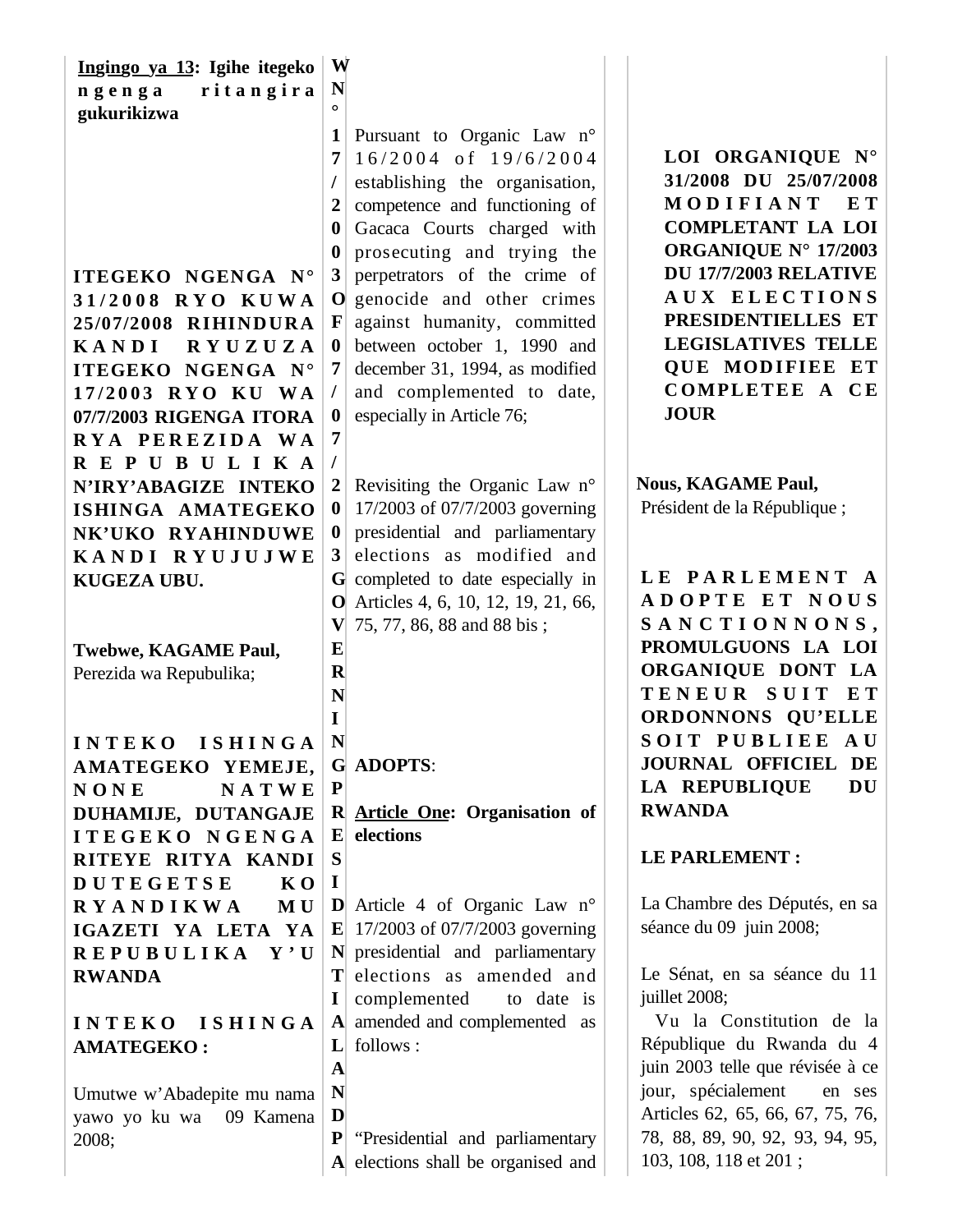Umutwe wa Sena, mu nama yawo yo ku wa 11 Nyakanga 2008;

Ishingiye ku Itegeko Nshinga rya Repubulika y'u Rwanda ryo ku wa 4 Kamena 2003 nk'uko ryavuguruwe kugeza ubu, mu ngingo zaryo iya 62, iya 65, iya 66, iya 67, iya 75, iya 76, iya 78, iya 88 , iya 89, iya 90, iya 92, iya 93, iya 94, iya 95, iya 103, iya 108, iya 118 n'iya 201 ;

Ishingiye ku Itegeko Ngenga n° 16/2004 ryo ku wa 19/06/2004 rigena imiterere, ububasha n'imikorere by'Inkiko Gacaca zishinzwe gukurikirana no gucira imanza abakoze ibyaha bya jenoside n'ibindi byaha by i basiye inyo komuntu byakozwe hagati y'itariki ya mbere Ukwakira 1990 n'iya 31 U kuboza 1994, nk'uko ryahinduwe kandi ryujujwe kugeza ubu, cyane cyane mu ngingo yaryo ya 76;

Isubiye ku Itegeko Ngenga n° 17/2003 ryo ku wa 07/7/2003 rigenga itora rya Perezida wa Repubulika n'iry'A bagize Inteko Ishinga Amategeko nk'uko ryahinduwe kandi ryujujwe kugeza ubu, cyane cyane mu ngingo zaryo iya 4, iya 6, iya 10, iya 12, iya 19, iya 21, iya 66, iya 75, iya 77, iya 86, iya 88, iya 88 bis;

**YEMEJE:**

**Ingingo ya mbere** : **Itegurwa ry'amatora** 

**R** conducted by the National L Electoral Commission in **I** accordance with provisions of **A** Article 180 of the Constitution **M** of the Republic of Rwanda of 4 **E** June 2003 as amended to date. **N** In the course of performing their **T** duties, Commissioners and staff **A** of the Commission must be **R** neutral".

**E**  $\mathbf{L}$ 

**N**

**N**

**E N**

**Y**

#### **E C Article 2: Electoral list**

**T I O N S A** Article 6 of Organic Law n° 17/2003 of 07/7/2003 governing presidential and parliamentary elections as amended and complemented to date is amended and complemented as follows:

**S A M E** "There shall be an electoral list in each Village and each Rwandan Embassy".

**D E D A Article 3: Persons prohibited from registering on the electoral list** 

**D C O M P L E M** Article 10 of Organic Law n° 17/2003 of 07/7/2003 governing presidential and parliamentary elections as amended and complemented to date is amended and complemented as follows:

**T E D T** "The following persons shall be prohibited from registering on the electoral list:

**O D A** 1° persons who have been deprived of the right to vote by competent courts of law and

Vu la Loi Organique n° 16/2004 du 19/6/2004 portant organisation, compétence et fonctionnement des juridictions Gacaca chargées des poursuites et du jugement des infractions constitutives du crime de génocide et d'autres crimes contre l'humanité commis entre le premier octobre 1990 et le 31 décembre 1994, telle que modifiée et complétée à ce jour, spécialement en son Article 76;

Revu la Loi Organique n° 17/2003 du 07/7/2003 relative aux élections présidentielles et législatives telle que modifiée et complétée à ce jour, spécialement en ses Articles 4, 6, 10, 12, 19, 21, 66, 75, 77, 86, 88 et 88 bis;

# **ADOPTE :**

## **A r t i c l e p r e m i e r : Organisation des élections**

L'article 4 de la Loi Organique n° 17/2003 du 07/7/2003 relative aux élections présidentielles et législatives telle que modifiée et complétée à ce jour est modifié et complété comme suit :

"Les élections présidentielles et législatives sont organisées et conduites par la Commission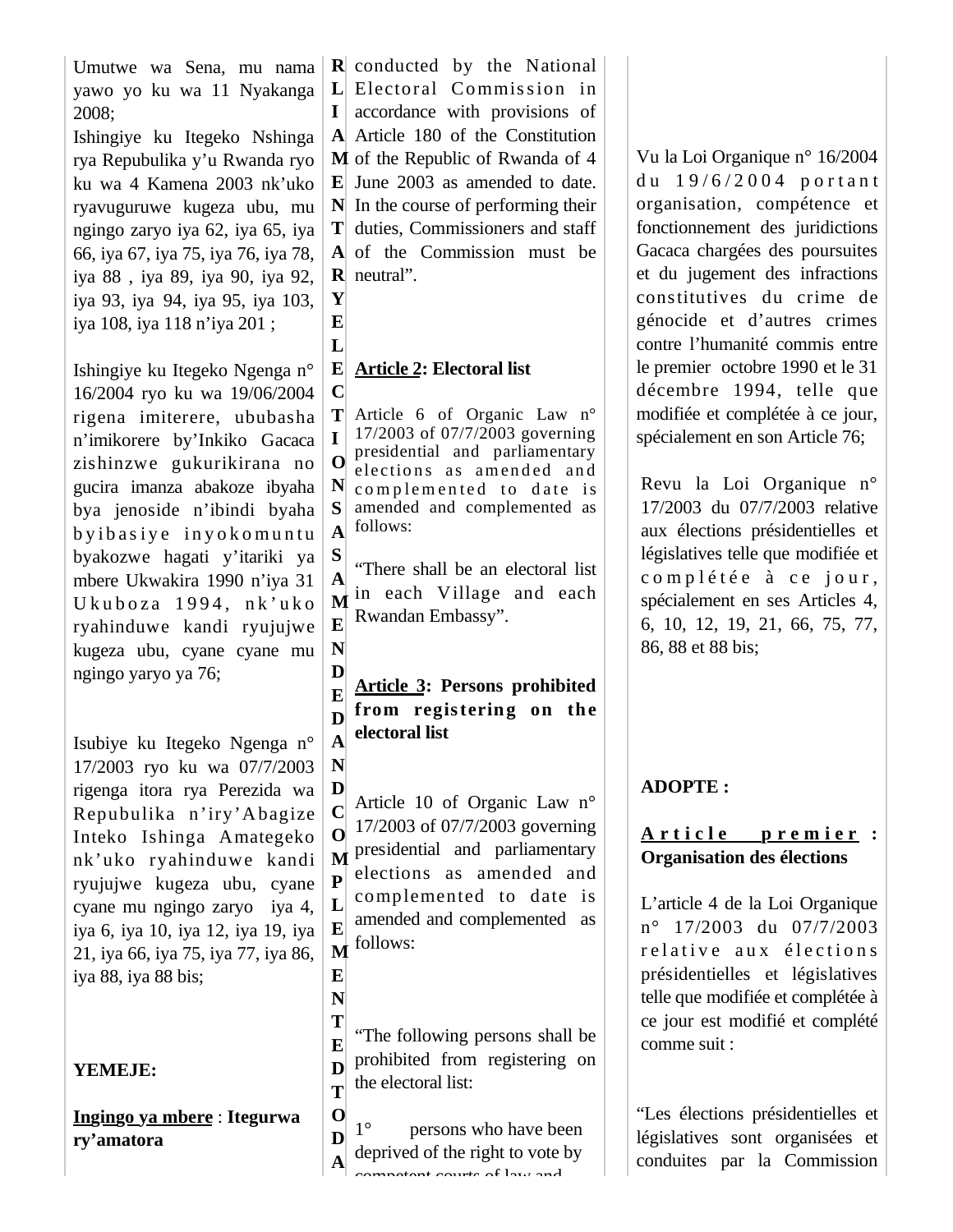Ingingo ya 4 y'Itegeko Ngenga n° 17/2003 ryo ku wa 07/7/2003 rigenga itora rya Perezida wa Repubulika n'iry'A bagize Inteko Ishinga Amategeko nk'uko ryahinduwe kandi ryujujwe kugeza ubu ihinduwe kandi yujujwe ku buryo bukurikira :

"Amatora ya Perezida wa Repubulika n'ay'Abagize Inteko Ishinga Amategeko ategurwa kandi agakoreshwa na Komisiyo y'Igihugu y'Amatora nk'uko biteganywa n'ingingo ya 180 y'Itegeko Nshinga rya Repubulika y'u Rwanda ryo ku wa 4 Kamena 2003 nk'uko ryavuguruwe kugeza ubu. Mu kuzuza ins hingano zabo, Abakomiseri n'Abakozi ba Komisiyo ntibagomba kugira aho babogamira".

## **Ingingo ya 2** : **Ilisiti y'itora**

Ingingo ya 6 y'Itegeko Ngenga n° 17/2003 ryo ku wa 07/7/2003 rigenga itora rya Perezida wa Repubulika n'iry'Abagize Inteko Ishinga Amategeko nk'uko ryahinduwe kandi ryujujwe kugeza ubu ihinduwe kandi yujujwe ku buryo bukurikira :

"Muri buri Mudugudu no muri buri Ambassade y'u Rwanda haba hari ilisiti y'itora".

**Ingingo ya 3** : **Abadafite u b u r e n g a n z i r a b w o kwiyandikisha ku ilisiti y'itora**

Ingingo ya 10 y'Itegeko Ngenga n° 17/2003 ryo ku wa 07/7/2003 rigenga itora rya Perezida wa Repubulika n'iry'A bagize Inteko Ishinga Amategeko

**T E** competent courts or law and have not been absolved or granted amnesty in accordance with the law;

2° persons who have been convicted of the crime of genocide and crimes against humanity in categories one and two, as provided for in point one and two of the Article 51 of the Organic Law n° 16/2004 of 19/6/2004 establishing the organisation , competence and functioning of Gacaca courts charged with prosecuting and trying the perpetrators of the crime of genocide and other crimes against humanity, committed between October 1, 1990 and December 31, 1994 as modified and complemented to date;

**A r**

**t i c l e O n e : O r g a n i s a t i o**

**.**

**T A B L E O F C O N T E N T S**

> 3° persons who have confessed to the crime of genocide and crimes against humanity which fall under categories one and two;

4° persons who have been convicted of murder and manslaughter;

**o f** 

5° refugees;

6° detainees".

# **Article 4: Period within which voters must register**

**n**  Article 12 of Organic Law n° 17/2003 of 07/7/2003 governing presidential and parliamentary elections as amended and Nationale Electorale conformément aux dispositions de l'article 180 de la Constitution de la République du Rwanda du 4 juin 2003 telle que révisée à ce jour. Les Commissaires et les agents de ladite Commission sont tenus à la stricte neutralité dans l'accomplissement de leurs tâches".

# **Article 2 : Liste électorale**

L'article 6 de la Loi Organique  $n^{\circ}$  17/2003 du 07/7/2003 r e lative aux élections présidentielles et législatives telle que modifiée et complétée à ce jour est modifié et complété comme suit :

"Il est tenu une liste électorale au niveau de chaque Village et chaque A mbas s ade du Rwanda".

**Article 3 : Personnes privées du droit d'inscription sur la liste électorale**

L'article 10 de la Loi Organique n° 17/2003 du 07/7/2003 relative aux élections présidentielles et législatives telle que modifiée et complétée à ce jour est modifié et complété comme suit :

"Ne sont pas autorisées à se faire enregistrer sur la liste électorale:

1° les personnes privées du droit de vote par les juridictions compétentes et n'ayant pas été réhabilitées ou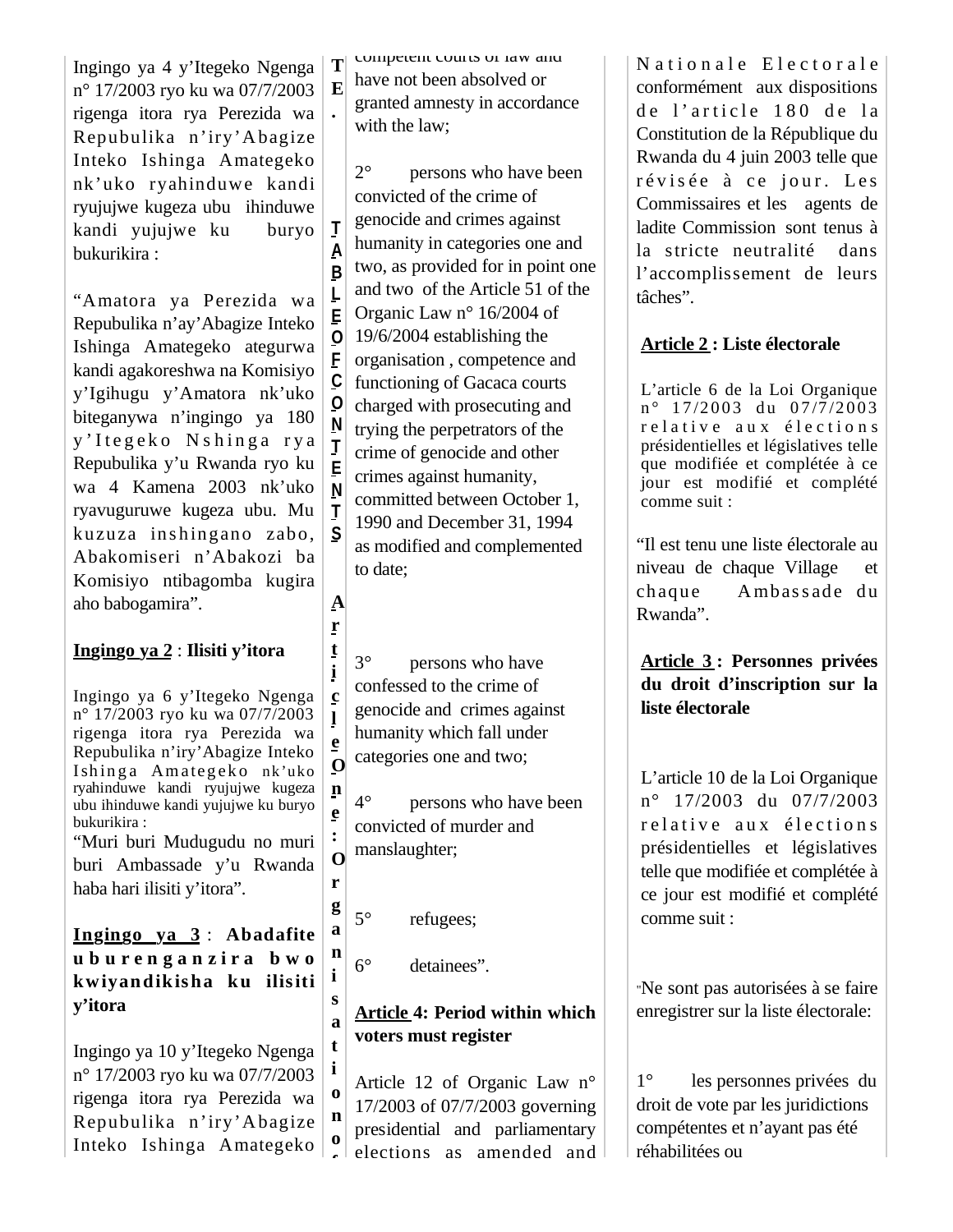nk'uko ryahinduwe kandi ryujujwe kugeza ubu ihinduwe kandi yujujwe ku buryo bukurikira :

"Abatemerewe kwiyandikisha ku ilisiti y'itora:

1° abambuwe n'inkiko zibifitiye ububasha uburenganzira bwo gutora bakaba batarahanagurwaho ubwo busembwa cyangwa ngo bahabwe imbabazi zemewe n'amategeko;

2° abakatiwe burundu kubera icyaha cya jenoside cyangwa ibyaha byibasiye inyokomuntu bo mu rwego rwa mbere n'urwa kabiri, bateganywa mu gace ka mbere n'aka 2° tw'ingingo ya 51 y'Itegeko Ngenga n° 16/2004 ryo ku wa 19/6/2004 rigena imiterere, ububasha n'imikorere by'Inkiko Gacaca zishinzwe gukurikirana no gucira imanza abakoze ibyaha bya jenoside n'ibindi byaha byibasiye inyokomuntu byakozwe hagati y'itariki ya mbere Ukwakira 1990 n'iya 31 Ukuboza 1994 nk'uko ryahinduwe kandi ryujujwe kugeza ubu;

3° abireze bakiyemerera icyaha cya jenoside cyangwa ibyaha byibasiye inyokomuntu bibashyira mu rwego rwa mbere n'urwa kabiri;

4° abakatiwe burundu kubera icyaha cy'ubwicanyi n'ubuhotozi;

elections as amended and complemented to date is amended and complemented as follows:

**f e l e c t i o n s**

**A r t i**

**l e 2 :** 

**l**

**t**

**a l l i s**

**t i c l e 3**

"The date for the commencement and closure of registration of voters on the electoral list shall be determined by instructions from the National Electoral Commission. However, publication of the final electoral list shall be done within fifteen (15) days before the polling date".

#### **c Article 5: Right to file a complaint**

**E e c o r** Article 19 of Organic Law n° 17/2003 of 07/7/2003 governing presidential and parliamentary elections as amended and complemented to date is amended and complemented as follows:

**t A r** "Any Rwandan citizen may file a complaint related to his/her registration or absence or removal from the electoral list. The complaint is lodged through an ordinary letter addressed to the immediate branch of the National Electoral Commission in the constituency where they reside.

In Rwandan Embassies, the complaint shall be lodged with the election Coordinator.

**: P e** Such complaint must be submitted within a period not exceeding ten (10) days before amnistiées conformément à la loi ;

2° les personnes condamnées définitivement pour crime de génocide ou crime contre l'humanité relevant de la première et de la deuxième catégories, telles que mentionnées au premier point et au point 2° de l'article 51 de la Loi Organique n° 16/2004 du 19/6/2004 portant organisation, compétence et fonctionnement des juridictions Gacaca chargées des poursuites et du jugement des infractions constitutives du crime de Génocide et d'autres crimes contre l'humanité commis entre le premier octobre 1990 et le 31 décembre 1994 telle que modifiée et complétée à ce jour ;

3° les personnes qui ont passé aux aveux pour le crime de génocide ou crime contre l'humanité relevant de la première et de la deuxième catégorie;

4° les personnes condamnées définitivement pour meurtre et assassinat **;**

5° les réfugiés;

6° les détenus".

## **Article 4 : Délai d'inscription sur la liste électorale**

L'article 12 de la Loi Organique n° 17/2003 du 07/7/2003 relative aux élections présidentielles et législatives telle modifiée et complétée à ce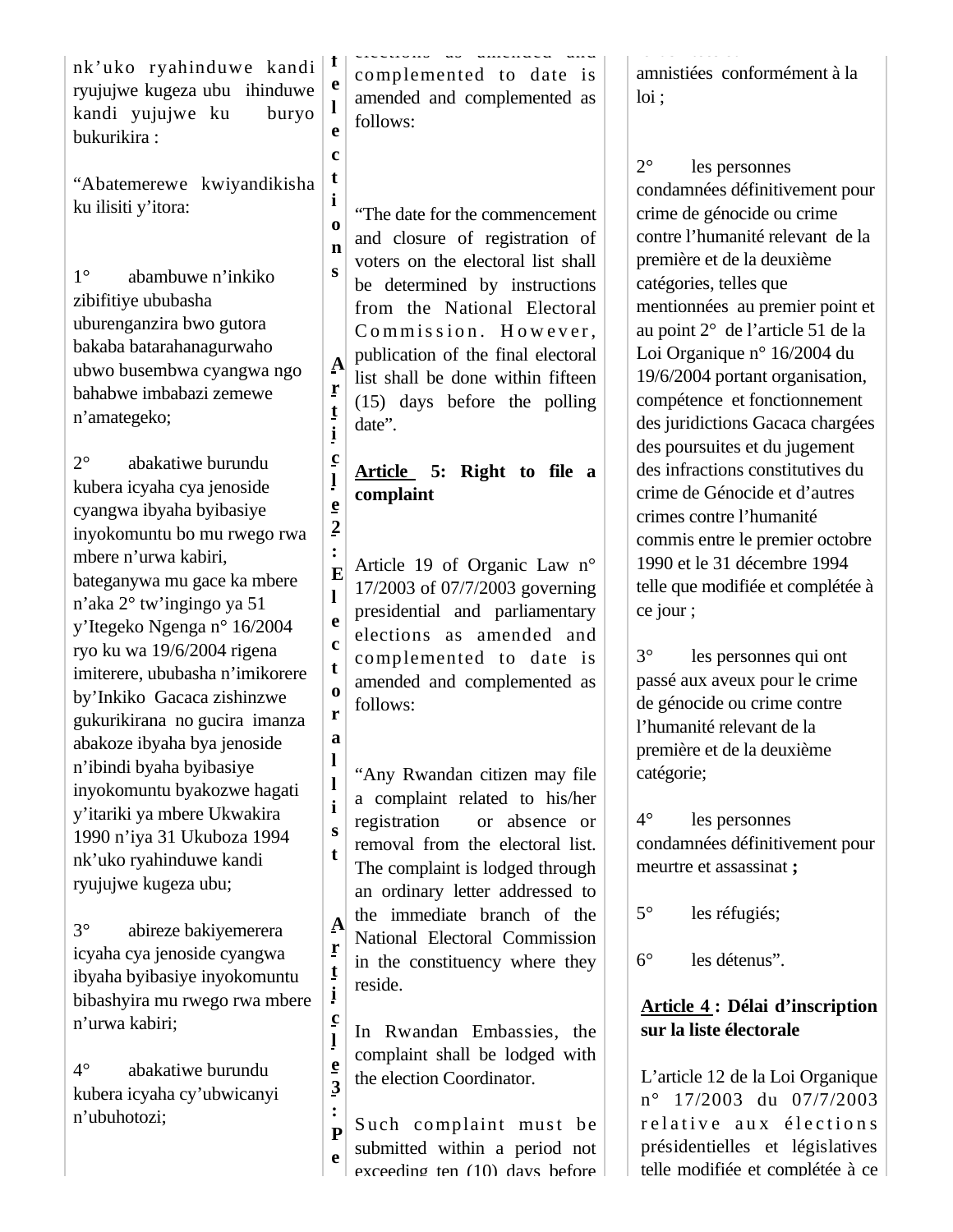| $5^\circ$<br>impunzi;                                                                                                                                                                                                                                         | r<br>S                                                                | eneeeung ien (20) unja aerare<br>the publication of the final                                                                                                                                             | jour est modifié et complété                                                                                                                                                                                          |
|---------------------------------------------------------------------------------------------------------------------------------------------------------------------------------------------------------------------------------------------------------------|-----------------------------------------------------------------------|-----------------------------------------------------------------------------------------------------------------------------------------------------------------------------------------------------------|-----------------------------------------------------------------------------------------------------------------------------------------------------------------------------------------------------------------------|
| $6^{\circ}$<br>abantu bafunze".                                                                                                                                                                                                                               | $\bf{0}$<br>n                                                         | electoral list".                                                                                                                                                                                          | comme suit :                                                                                                                                                                                                          |
| Ingingo ya 4. Igihe cyo<br>kwiyandikisha ku ilisiti<br>y'itora<br>Ingingo ya 12 y'Itegeko Ngenga<br>n° 17/2003 ryo ku wa 07/7/2003<br>rigenga itora rya Perezida wa                                                                                           | S<br>$\mathbf{p}$<br>r<br>$\bf{0}$<br>$\mathbf h$<br>i<br>$\mathbf b$ | Article 6: Eligibility for<br>election<br>Article 21 of Organic Law n°<br>17/2003 of 07/7/2003 governing<br>presidential and parliamentary<br>elections as amended and                                    | "La date du début et de la fin des<br>inscriptions sur la liste électorale<br>est fixée par les instructions de<br>la Commission<br>Nationale<br>Electorale. Toutefois, la liste<br>électorale définitive est publiée |
| Repubulika n'iry' Abagize<br>Inteko Ishinga Amategeko<br>nk'uko ryahinduwe kandi<br>ryujujwe kugeza ubu ihinduwe<br>handi yujujwe ku buryo                                                                                                                    | $\mathbf i$<br>t<br>e<br>$\mathbf d$<br>f                             | complemented to date is<br>amended and complemented as<br>follows:                                                                                                                                        | dans les quinze (15) jours qui<br>précèdent la date des élections".                                                                                                                                                   |
| bukurikira:                                                                                                                                                                                                                                                   | r<br>$\bf{0}$                                                         | "A person eligible for election as<br>a Deputy shall be any Rwandan                                                                                                                                       | Article 5: Droit de porter<br>plainte                                                                                                                                                                                 |
| "Igihe kwandika ku ilisiti y'itora<br>bitangirira n'igihe birangirira<br>kigenwa n'amabwiriza ya<br>Komisiyo y'Igihugu y'Amatora.<br>Icyakora gutangaza lisiti ntakuka<br>y'itora bikorwa mu minsi cumi<br>n'itanu (15) mbere y'uko<br>umunsi w'itora ugera". | m<br>r<br>e<br>g<br>$\mathbf{i}$<br>S<br>t<br>e<br>r<br>$\mathbf{i}$  | citizen who:<br>$1^{\circ}$<br>has attained at least<br>twenty one (21) years of age;<br>$2^{\circ}$<br>is a person of integrity;<br>$3^\circ$<br>is not restricted by<br>provisions in Article 3 of this | L'article 19 de la Loi Organique<br>n° 17/2003 du 07/7/2003<br>relative aux élections<br>présidentielles et législatives<br>telle que modifiée et complétée à<br>ce jour est modifié et complété<br>comme suit :      |
| Ingingo ya 5: Uburenganzira<br>bwo gutanga ikibazo                                                                                                                                                                                                            | $\mathbf n$<br>$\boldsymbol{g}$                                       | Organic Law.<br>In this Organic Law, a person of                                                                                                                                                          | "Tout citoyen rwandais peut<br>porter une plainte en inscription<br>ou en radiation sur la liste<br>électorale. Cette plainte<br>est                                                                                  |
| Ingingo ya 19 y'Itegeko Ngenga<br>n° 17/2003 ryo ku wa 07/7/2003<br>rigenga itora rya Perezida wa<br>Repubulika n'iry' Abagize<br>Inteko Ishinga Amategeko<br>nk'uko ryahinduwe kandi                                                                         | A<br>$\mathbf{r}$<br>$\mathbf{t}$<br>į<br>$\mathbf c$                 | integrity is any Rwandan citizen<br>with the following qualities:<br>$1^{\circ}$<br>has not been proven<br>guilty of the crime of genocide;                                                               | portée au moyen d'une simple<br>lettre adressée à la branche de la<br>Commission Nationale<br>Electorale du ressort de sa<br>résidence                                                                                |
| ryujujwe kugeza ubu ihinduwe<br>kandi yujujwe ku buryo<br>bukurikira:<br>"Umunyarwanda wese ashobora                                                                                                                                                          | ļ<br>$\mathbf e$<br>$\overline{\mathbf{4}}$<br>$\ddot{\cdot}$         | $2^{\circ}$<br>has not been proven<br>guilty of crime of divisionism;                                                                                                                                     | A l'Ambassade du Rwanda, le<br>recours est adressé au<br>Coordinateur des élections".                                                                                                                                 |
| gutanga ikibazo cyerekeye<br>iyandikwa cyangwa ivanwa rye<br>ku ilisiti y'itora. Bikorwa mu<br>ibaruwa isanzwe<br>yandikirwa<br>Ishami rya Komisiyo y'Igihugu<br>y'Amatora riri mu ifasi<br>atuyemo.                                                          | ${\bf P}$<br>e<br>r<br>$\mathbf{i}$<br>$\bf{0}$<br>$\mathbf d$<br>W   | $3^\circ$<br>has not been convicted<br>and sentenced to a prison term<br>of more than or equal to six $(6)$<br>months and without being<br>rehabilitated;<br>$4^{\circ}$<br>has not been proven           | Le délai de recours est d'au<br>moins dix (10) jours avant la<br>publication de la liste définitive<br>des élections.                                                                                                 |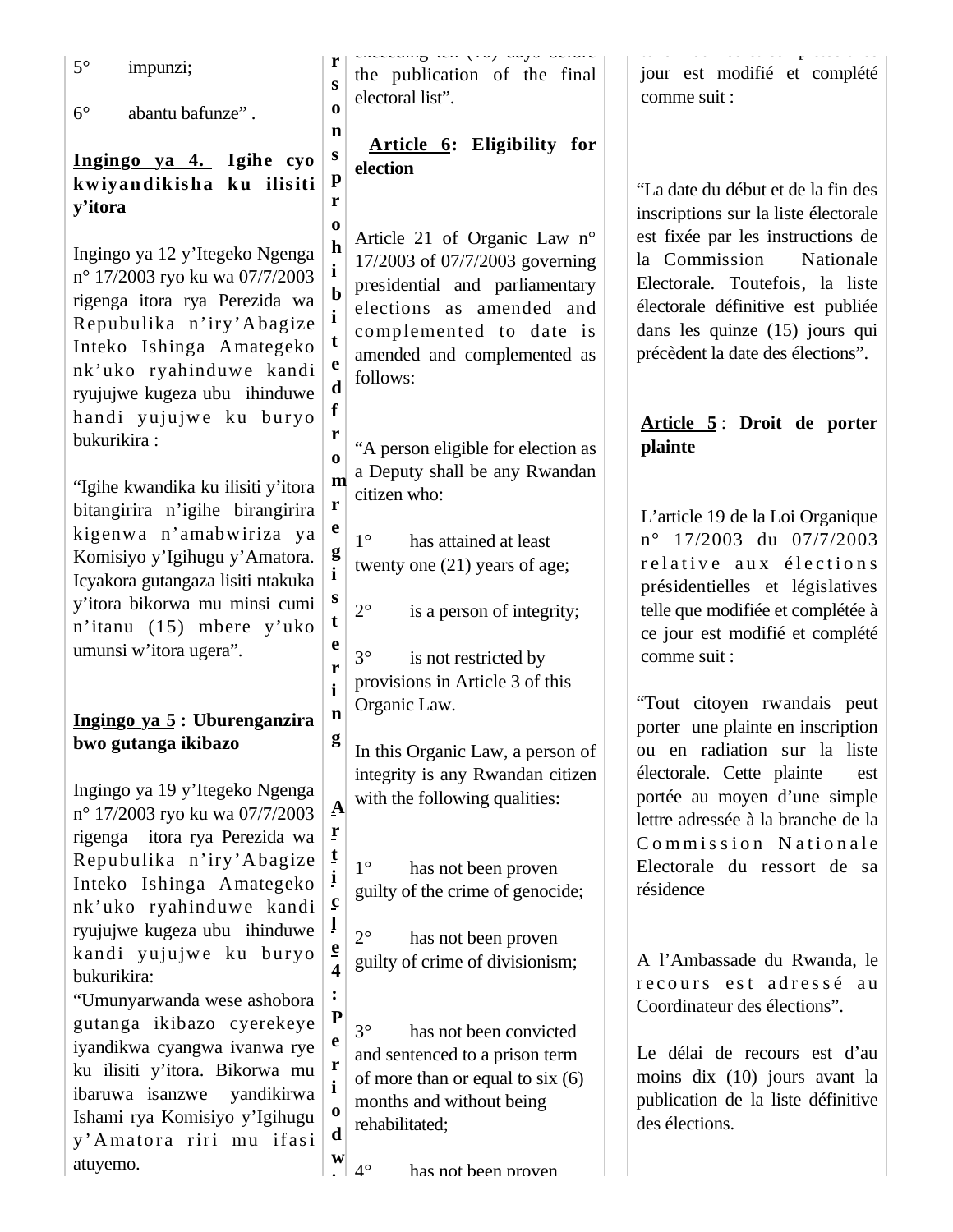|  |  | Muri Ambasade y'u Rwanda, |
|--|--|---------------------------|
|  |  | ikibazo gishyikirizwa     |
|  |  | Umuhuzabikorwa w'amatora. |

Icyo kibazo kigomba gutangwa hasigaye nibura iminsi icumi (10) ngo ilisiti itangazwe burundu".

## $\ln \sin \varphi$   $\theta$   $\vee$  **a**  $\theta$  : Ufite **uburenganzira bwo gutorwa**

Ingingo ya 21 y**'**Itegeko ngenga n° 17/2003 ryo ku wa 07/7/2003 rigenga itora rya Perezida wa Repubulika n'iry'A bagize Inteko Ishinga Amategeko nk'uko ryahinduwe kandi ryujujwe kugeza ubu ihinduwe kandi yujujwe ku buryo bukurikira :

"Ushobora gutorerwa kuba Depite ni umunyarwanda wese:

1° wujuje nibura imyaka makumyabiri n'umwe (21) y'amavuko;

2° w'inyangamugayo;

3° utazitiwe n'imwe mu nzitizi ziteganywa mu ngingo ya 3 y'iri tegeko ngenga.

M uri iri itegeko ngenga, i n y a n g a m u g a y o n i umunyarwanda wese urangwa n'ibi bikurikira:

1° kuba atarahamwe n'icyaha cya jenoside;

2° kuba atarahamwe

 $\frac{1}{4}$  has not been proven guilty of genocide ideology;

5° has not been expelled from civil service.

# **Article 7: Vote counting**

Paragraph 4 of Article 66 of Organic Law n° 17/2003 of  $07/7/2003$  governing presidential and parliamentary elections as amended and complemented to date is modified and complemented as follows:

**m u**

**s t r e g i s t e r**

**A r t i c l e 5 :** 

**i g h t t o f i l**

**i t h i n w h i c h v o t e r s** 

> Persons responsible for counting votes shall take the following steps in the order given below:

1° approving the number of voters on the electoral list indicating those who turned up and announcing it;

2° opening the ballot box, counting the ballots and announcing their number;

**R** 3° one of the assessors will give an unfolded ballot paper to a second one who will read it out in a loud voice. The third assessor shall record the vote on a paper designed for that purpose;

4° When all the ballot papers have been read out, the votes on valid ballot papers obtained by each candidate, list of candidates of

# **Article 6 : Droit d'éligibilité**

L'article 21 de la Loi Organique n° 17/2003 du 07/7/2003 r e lative aux élections présidentielles et législatives telle modifiée et complétée à ce jour est modifié et complété comme suit :

"Est éligible en qualité de Député, tout Rwandais :

1° âgé de vingt et un (21) ans au moins ;

2° intègre ;

3° qui n'est pas frappé d'incapacités prévues à L'article 3 de la présente loi organique. Aux termes de la présente loi organique, est intègre, tout Rwandais remplissant les conditions suivantes :

1° n'avoir pas été reconnu coupable du crime de génocide ;

2° n'avoir pas été reconnu coupable d'une infraction de divisionnisme ;

3° n'avoir pas été condamné à une peine d'emprisonnement supérieure ou égale à six (6) mois et n'avoir pas été réhabilité;

4° n'avoir pas été condamné pour l'idéologie du génocide ;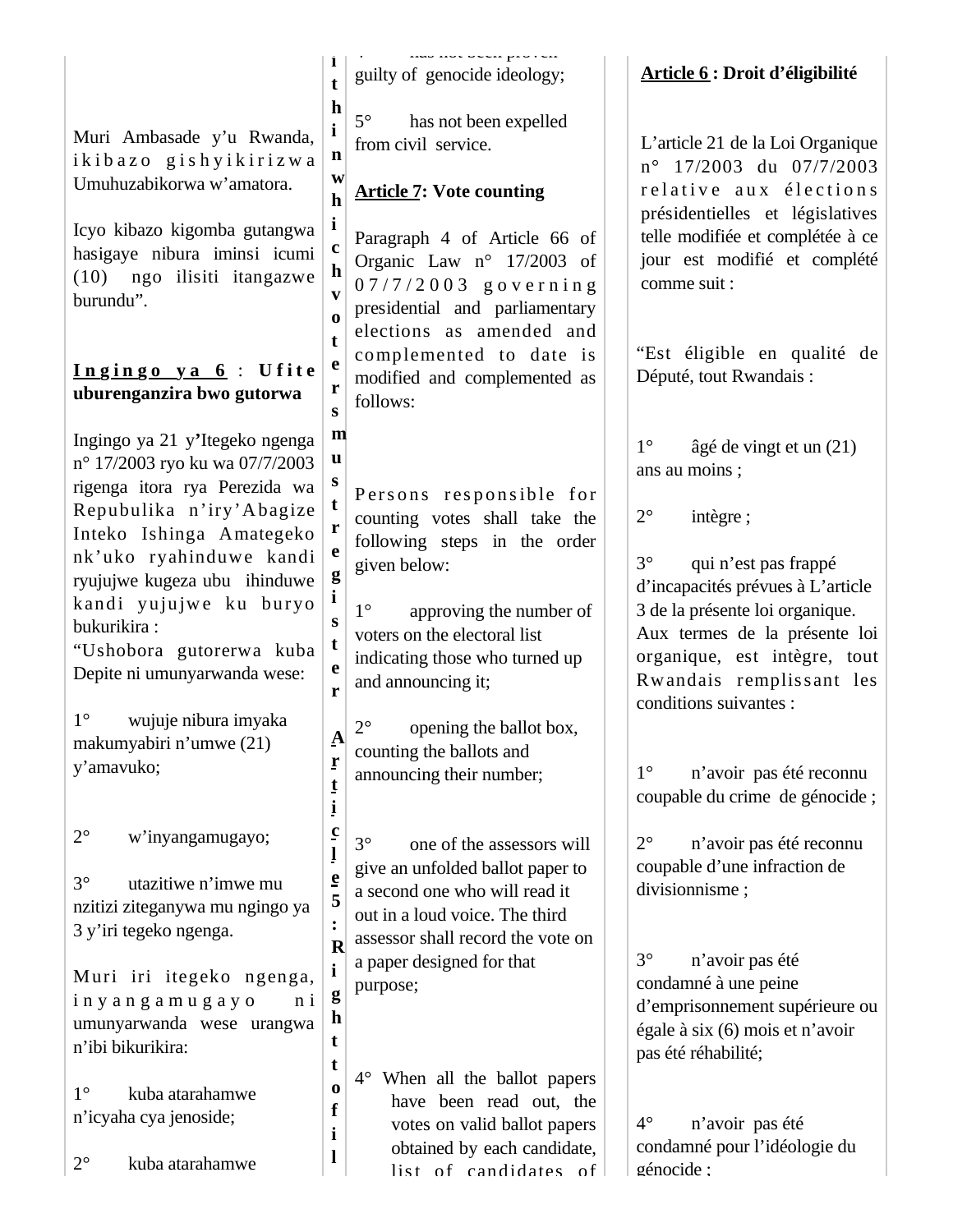| n'icyaha cy'ivangura<br>n'amacakubiri;                                                                                                                                                                                                                                                                                                  | e<br>a<br>c                                              |             | iive ul vanaiaianeou ul<br>political parties or a<br>coalition of political as well                                                                                                                                                                                          | $\sigma$<br>$5^{\circ}$<br>n'avoir pas été révoqué                                                                                                                                                                                                                                                                                                                  |
|-----------------------------------------------------------------------------------------------------------------------------------------------------------------------------------------------------------------------------------------------------------------------------------------------------------------------------------------|----------------------------------------------------------|-------------|------------------------------------------------------------------------------------------------------------------------------------------------------------------------------------------------------------------------------------------------------------------------------|---------------------------------------------------------------------------------------------------------------------------------------------------------------------------------------------------------------------------------------------------------------------------------------------------------------------------------------------------------------------|
| $3^\circ$<br>kuba atarakatiwe<br>burundu igihano cy'igifungo<br>kirenze cyangwa kingana<br>n'amezi atandatu (6) kandi<br>atarahanaguweho ubusembwa;                                                                                                                                                                                     | $\bf{0}$<br>m<br>$\mathbf{p}$<br>l<br>a<br>i<br>n        |             | as blank and spoilt ballot<br>papers indicated in Article<br>67 of Organic Law n°<br>17/2003 of 07/7/2003<br>governing presidential and<br>parliamentary elections<br>shall be computed.                                                                                     | des agents de l'administration<br>publique.<br><b>Article 7: Dépouillement</b><br>L'alinéa 4 de L'article 66 de la<br>Loi Organique n° 17/2003 du<br>07/7/2003 relative aux élections                                                                                                                                                                               |
| $4^\circ$<br>kuba atarahamwe<br>n'icyaha cy'ingengabitekerezo<br>ya jenoside;<br>$5^\circ$<br>kuba atarirukanwe                                                                                                                                                                                                                         | t<br>A<br>ŗ                                              |             | The assessors in the polling<br>station shall approve of and<br>sign on record sheets used<br>to count votes.                                                                                                                                                                | présidentielles et législatives<br>telle modifiée et complétée à ce<br>jour est modifié et complété<br>comme suit :                                                                                                                                                                                                                                                 |
| burundu mu bakozi ba Leta.<br>Ingingo ya 7: Kubarura<br>amajwi                                                                                                                                                                                                                                                                          | į<br>$\mathbf c$<br>ę                                    |             | The signatures of assessors<br>shall be preceded by all<br>their names and the<br>numbers of their voter's                                                                                                                                                                   | Les personnes chargées du<br>dépouillement procèdent<br>successivement aux opérations<br>ci-après :                                                                                                                                                                                                                                                                 |
| Igika cya 4 cy'ingingo ya 66<br>y'Itegeko Ngenga n° 17/2003<br>ryo ku wa 07/7/2003 rigenga<br>itora rya Perezida wa<br>Repubulika n'iry'Abagize<br>Inteko Ishinga Amategeko<br>nk'uko ryahinduwe kandi<br>ryujujwe kugeza ubu gihinduwe<br>kandi cyujujwe ku buryo<br>bukurikira:<br>Ababarura amajwi bakora ibi<br>bikurikira<br>kandi | $\boldsymbol{6}$<br>E<br>l<br>i<br>g<br>b<br>i<br>t<br>y |             | cards.<br>Representatives of political<br>organizations or coalition<br>of political organizations<br>and of independent<br>candidates shall also<br>append their signatures on<br>the record sheets. Their<br>failure to do so does not<br>make the vote record<br>invalid. | $1^{\circ}$<br>arrêter le nombre<br>d'électeurs inscrits sur la liste<br>électorale qui ont voté et le<br>proclamer;<br>$2^{\circ}$<br>ouvrir l'urne, arrêter le<br>nombre de bulletins de vote et en<br>faire la proclamation;<br>$3^\circ$<br>l'un des assesseurs<br>passe le bulletin déplié à un<br>deuxième assesseur qui le lit à<br>haute voix. Le troisième |
| babikurikiranyije:<br>$1^{\circ}$<br>kwemeza umubare<br>w'abatoye bari kuri lisiti y'itora<br>igaragaza abaje no kuwutangaza;                                                                                                                                                                                                           | f<br>0<br>r<br>e<br>l<br>e                               |             | Proclamation of vote results<br>follows immediately after<br>vote counting.                                                                                                                                                                                                  | assesseur relève la voix portée<br>sur le bulletin sur une feuille de<br>pointage préparée à cet effet ;                                                                                                                                                                                                                                                            |
| $2^{\circ}$<br>gufungura agasanduku<br>k'itora, kubarura impapuro<br>z'itora no gutangaza umubare<br>wazo;                                                                                                                                                                                                                              | c<br>t<br>$\mathbf{i}$<br>0<br>n                         | $5^{\circ}$ | members of the polling<br>station<br>committee shall<br>collect all the results from<br>voting rooms;                                                                                                                                                                        | $4^\circ$<br>lorsque tous les bulletins<br>sont lus, il est procédé au<br>décompte des voix obtenues par<br>chaque candidat, une liste de<br>candidats d'une formation<br>politique ou d'une coalition de                                                                                                                                                           |
| $3^\circ$<br>umwe mu baseseri<br>ahereza mugenzi we urupapuro                                                                                                                                                                                                                                                                           | $\mathbf{A}$                                             |             | the President of the nolling                                                                                                                                                                                                                                                 | formations politiques sur les<br>bulletins de vote valables ainsi                                                                                                                                                                                                                                                                                                   |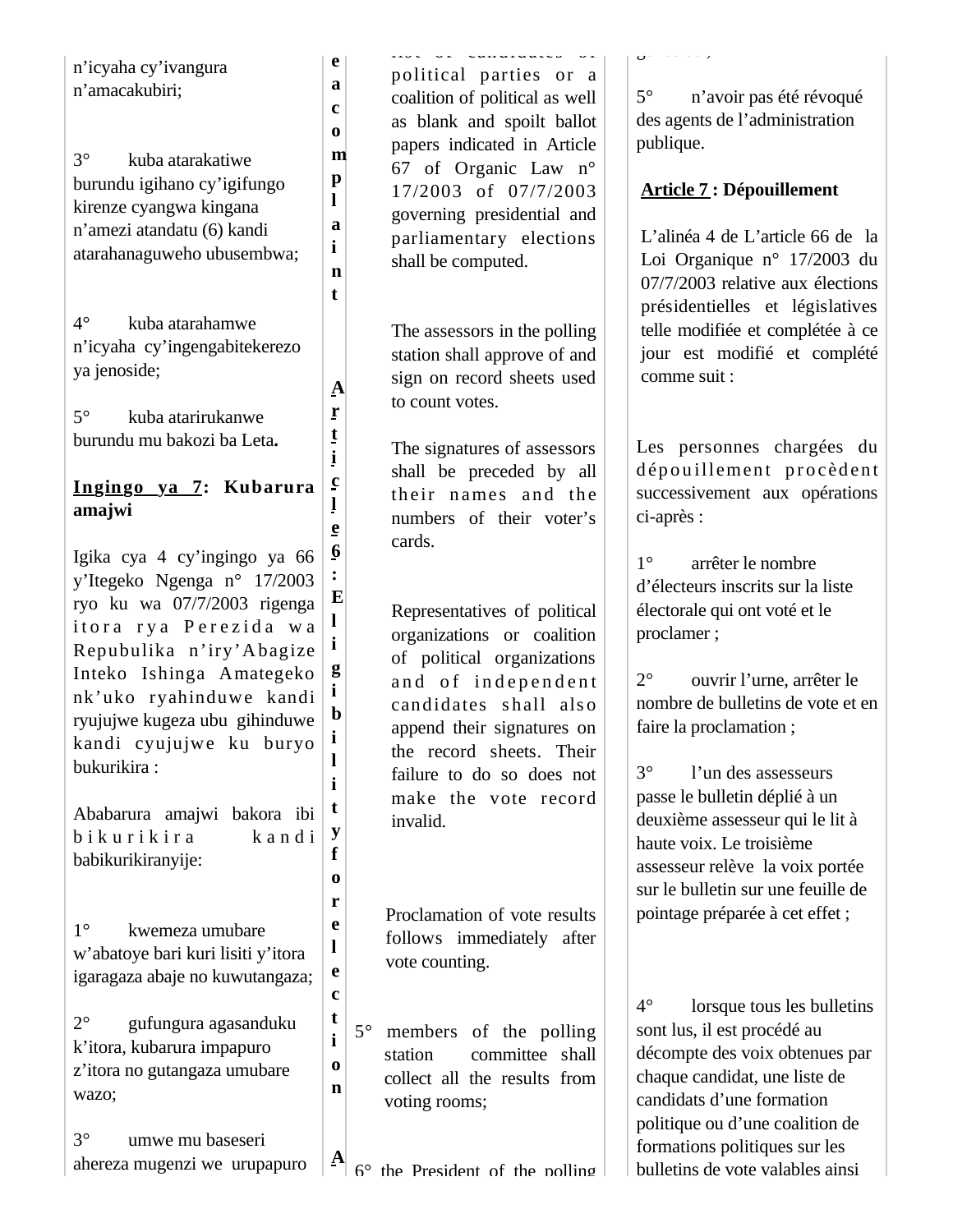rw'itora rurambuye nawe akarusoma mu ijwi riranguruye. Uwa gatatu mu baseseri ashyira ijwi riri kuri urwo rupapuro rw'itora ku rupapuro rwabigenewe rubarurirwaho amajwi;

**r t i c l e 7 : V o t e c o u n t i n g**

**A r t i c l e 8 : P**

**b l**

**c a**

**d**

4° iyo impapuro zose z'itora zimaze gusomwa, habarurwa amajwi umukandida, ilisiti y'Umutwe wa Politiki cyangwa Ishyirahamwe ry'Imitwe ya Politiki babonye ku mpapuro zuzujwe hamwe n'impapuro zitatoreweho n'iz'impfabusa zisobanurwa mu ngingo ya 67 y' itegeko

ngenga n<sup>o</sup> 17/2003 ryo ku wa 07/7/2003 rigenga itora rya Perezida wa Repubulika n'iry'Abagize Inteko Ishinga Amategeko.

> A baseseri b'icy umba cy'itora bemeza kandi bas hyira umukono ku mpapuro zabaruriw eho amajwi;

I mikono y'abaseseri babaruye amajwi igomba kubanzirizwa n'amazina yose na nimero z'amakarita **i** y'itora yabo.

Abahagarariye Imitwe ya Politiki cyangwa Ishyirahamwe ry'Imitwe ya Politiki n'abahagarariye abakandida bigenga nabo bashyira umukono wabo ku  $mp$  a puro z' i barura ry'amajwi. Iyo badashyize umukono ku mpapuro z' ib arura ry' amajwi, ntibitesha agaciro amajwi **e t i o n o f t h e** 

6 the President of the polling station committee and other members of the polling station shall prepare without postponement, a statement on the conduct of elections on forms.

Representatives of candidates or lists of candidates shall have the right to oversee all voting operations, vote counting, voting ball of counting and require to include in the minutes any remark or claim from them.

The statement contents:

a. the time of opening and closing of the polls, the state of compliance with various formalities provided for by the law and incidents which occurred during the conduct of elections;

**u** b. the signatures of the members of the polling station and the candidates or their representatives, lists of candidates or their representatives. However, failure of the representatives of candidates or lists of candidates to sign against the statement of the conduct of elections does not affect its validity.

7° the original copy of the statement on the elections submitted to the National Electoral Commission shall be accompanied by the qu'au décompte des bulletins blancs et nuls tels qu'indiqués à L'article 67 de la Loi Organique n° 17/2003 du 07/7/2003 relative aux élections présidentielles et législatives.

> Les assesseurs du bureau de vote arrêtent et signent les feuilles de pointage.

> Les signatures des assesseurs doivent être précédées de tous leurs noms et des numéros de leurs cartes d'électeur.

> Les représentants des formations politiques ou de coalition des formations politiques et ceux des candidats indépendants apposent également leurs signatures sur les feuilles de pointage. Lorsqu'ils n'apposent pas leurs signatures sur les feuilles de pointage, la validité de celles-ci n'en est pas affectée pour autant.

> La proclamation des résultats est faite im médiatement après  $l'$  o p é r a t i o n d e dépouillement.

5° les membres du bureau de vote rassemblent tous les résultats du dépouillement au niveau des salles de vote;

6° le Président du bureau de vote et les autres membres du bureau de vote procèdent, sans ajournement, à la rédaction des comptes-rendus de ces opérations et en dressent sur des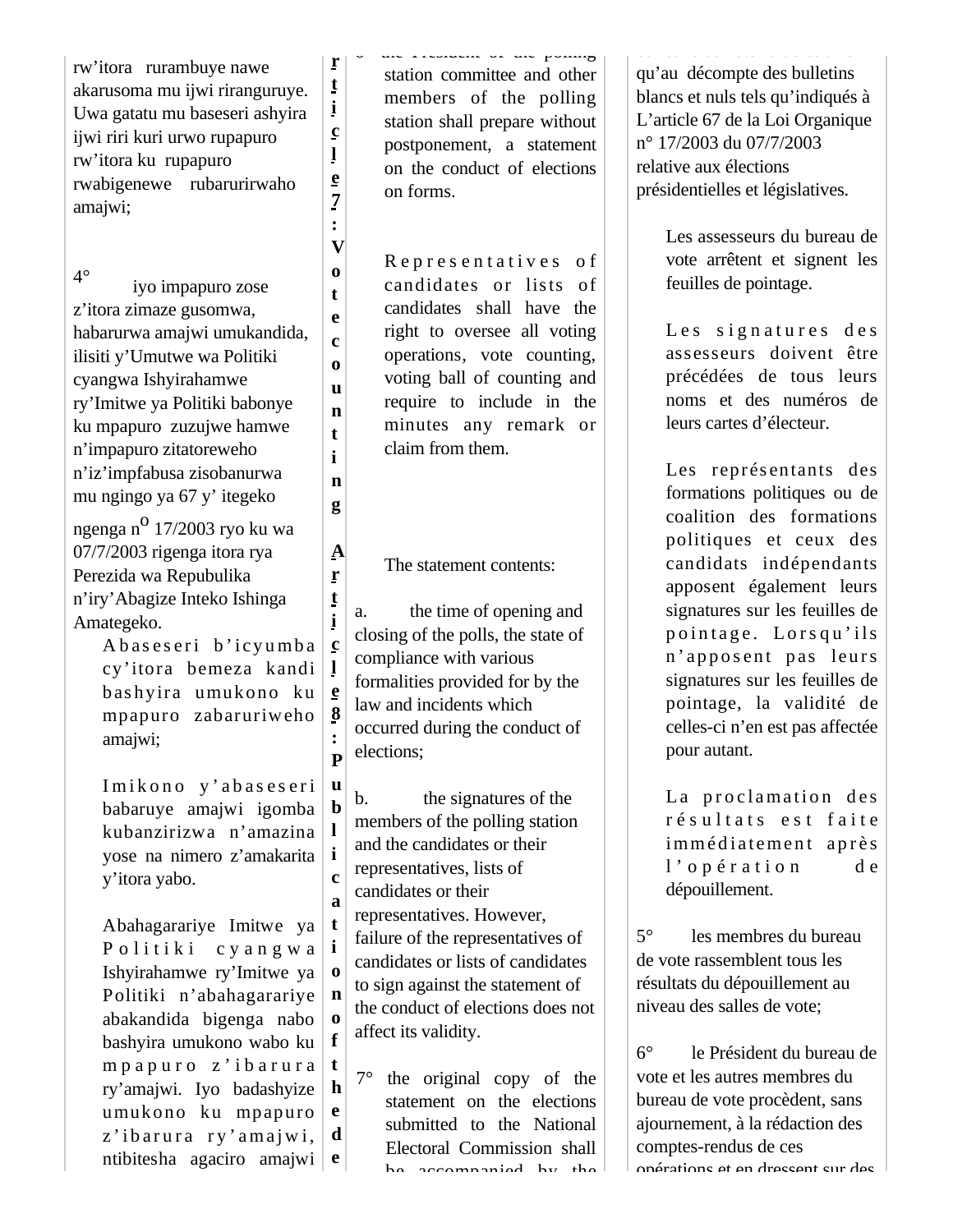Gutangaza ibyavuye mu ibarura bikorwa ako kanya ibarura rirangiye;

**f i n i t i v e l i s t o f c a n d i d a t e s**

**r**

**l e 9 : P e r i o d o**

**d**

5° abagize ibiro by'itora bahuriza hamwe ibyavuye mu ibarura ry'amajwi mu byumba by'itora;

6° Perezida w'ibiro by'itora n'abandi bagize ibiro by'itora bakora nta kubisubika, inyandikomvugo y'ibyo bikorwa ku mpapuro zabigenewe.

> Abahagarariye abakandida c y a n g w a a m a l i s i t i y'abakandida bafite u b u r e n g a n z i r a b w o kugenzura ibikorwa byose b y ' i t o r a , i b a r u r a ry'impapuro z'itora n'ibarura ry'amajwi ndetse no gusaba ko mu n y a n d i k o m v u g o h a n d i k w a m o i b y o bagenzuye, ibyo batishimiye cyangwa ibyo banze; **t i c**

Inyandikomvugo ishyirwamo:

a. isaha y'itangizwa n'isozwa ry'itora, itunganywa ry'ibyangombwa bisabwa n'itegeko n'ibibazo byagiye bivuka muri ibyo bikorwa;

**A** be accompanied by the following: a. a list of persons who voted; b. valid and spoilt ballot papers; c. documents relating to complaints, if any; d. talling sheets; e. unused ballot papers. 8° the President of the polling station shall put the statement in an envelope sealed with a seal or stamped in public at the polling station. The President of the polling station is responsible for submitting the sealed envelope to the President of the branch of the National Electoral Commission at the Sector level". **Article 8: Publication of the definitive list of candidates**

Article 77 of Organic Law n° 17/2003 of 07/7/2003 governing presidential and parliamentary elections as amended and complemented to date is amended and complemented as follows:

**f P r e s i** "The National Electoral Commission shall approve and publish the definitive list of candidates a day before campaigns begin"

opérations et en dressent sur des formulaires prévus à cet effet.

> Les représentants des candidats ou des listes de candidats ont le droit de contrôler toutes les opérations de vote, le dépouillement des bulletins de vote et le décompte des voix et d'exiger de porter au procès-verbal toute observation, protestation ou contestation de leur part.

Le procès-verbal contient:

a. l'heure d'ouverture et de clôture du scrutin, l'accomplissement des différentes formalités prévues par la loi et les incidents qui se sont produits au cours des opérations de vote ;

b. la signature des membres du bureau et des candidats ou des listes de candidats ou de leurs représentants. Toutefois, la non apposition de la signature des délégués des candidats ou des listes de candidats au procès-verbal ne constitue pas un élément d'invalidation.

7° l'original du procèsverbal destiné à la Commission Nationale Electorale est accompagné de:

a. la liste des électeurs ; b. bulletins de vote valables et bulletins nuls ;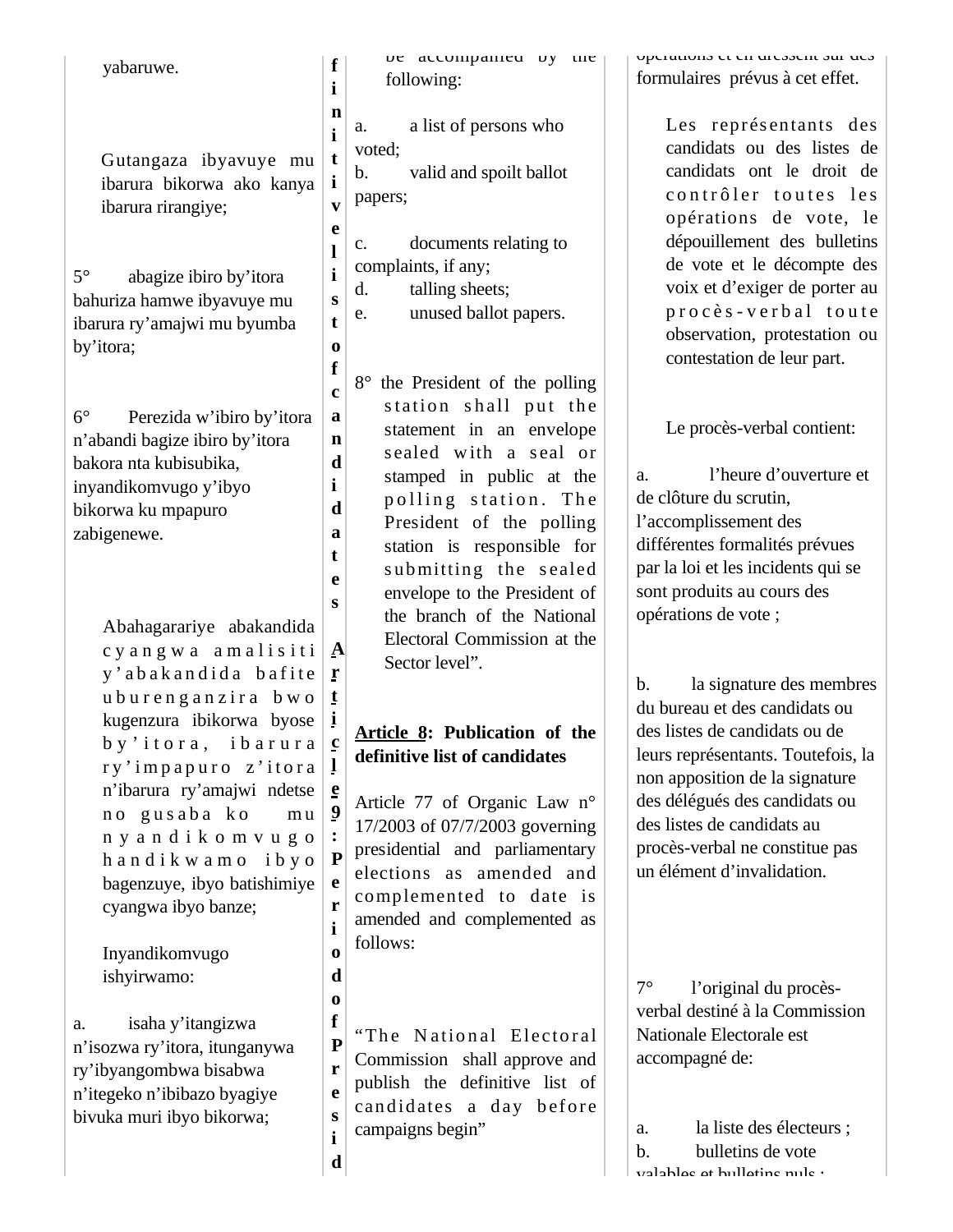b. umukono w'abagize ibiro hamwe n'abakandida cyangwa ababahagarariye, amalisiti y'abakandida cyangwa ay'ababahagarariye. Ariko iyo abahagarariye abakandida cyangwa amalisiti y'abakandida badashyize umukono ku nyandikomvugo ntibiyibuza kwemerwa.

7° umwimerere w'inyandikomvugo uhabwa Komisiyo y'Igihugu y'Amatora uherekezwa n'ibi bikurikira:

a. ilisiti y'abatoye; b. impapuro z'itora zatoreweho neza n'iz'impfabusa; c. impapuro z'ibirego, iyo bihari;

d. impapuro babaruriyeho amajwi;

e. impapuro z'itora zitakoreshejwe.

8° Perezida w'ibiro by'itora afunga iyo nyandiko mu ibahasha yashyizweho igifungisho cyangwa ikashe mu ruhame ku biro by'itora. Perezida w'ibiro by'itora ashinzwe guha iyo bahasha Perezida w'ishami rya Komisiyo y'Igihugu y'Amatora ku rwego rw'Umurenge"

# **Ingingo ya 8: Gutangaza ilisiti ntakuka y'abakandida**

Ingingo ya 77 y'Itegeko Ngenga n° 17/2003 ryo ku wa 07/7/2003

#### **e n t A r t i c l e 9 : P e r i o d o f Presidential elections**

**i a e l e c t** Article 75 of Organic Law n° 17/2003 of 07/7/2003 governing presidential and parliamentary elections as amended and complemented to date is amended and complemented as follows:

**i o**

**s**

**A r t i c l e 1 0 : F i l l i n g a v a c a n t p o s t**

**l** 

**n** "Presidential elections are held at least thirty (30) days and not more than sixty (60) days before the expiry of the sitting President's term of office.

The term of office of the elected President of the Republic shall start on the date he/she takes oath of office".

## **Article 10: Filling a vacant post**

Article 88 of Organic Law n° 17/2003 of 07/7/2003 governing presidential and parliamentary elections as amended and complemented to date is amended and complemented as follows:

"In the event of a Deputy loses or is removed from office when his/her term still has more than one year to go, the seat vacated by the Deputy shall devolve upon the person who was next on the list on which he or she was elected.

valables et bulletins nuls,

c. feuilles de réclamations, s'il y en a;

d. feuilles de pointage ; e. bulletins de vote non utilisés.

8° le Président du bureau de vote met ce procès-verbal dans une enveloppe scellée ou cachetée en public dans le bureau de vote. Le Président du bureau de vote est chargé de remettre cette enveloppe au Président de la branche de la Commission Nationale Electorale au niveau du Secteur".

# **Article 8 : Publication de la liste définitive des candidats**

L'article 77 de la loi organique n° 17/2003 du 07/7/2003 relative aux élections présidentielles et législatives telle modifiée et complétée à ce jour est modifié et complété comme suit :

"La Commission Nationale Electorale, arrête et publie la liste définitive des candidats un jour avant que la campagne électorale ne commence".

# **A r ti c l e 9 : Pério d e d es élections présidentielles**

L'article 75 de la Loi Organique n° 17/2003 du 17/7/2003 relative aux élections présidentielles et législatives telle que modifiée et complétée à

The replacement is done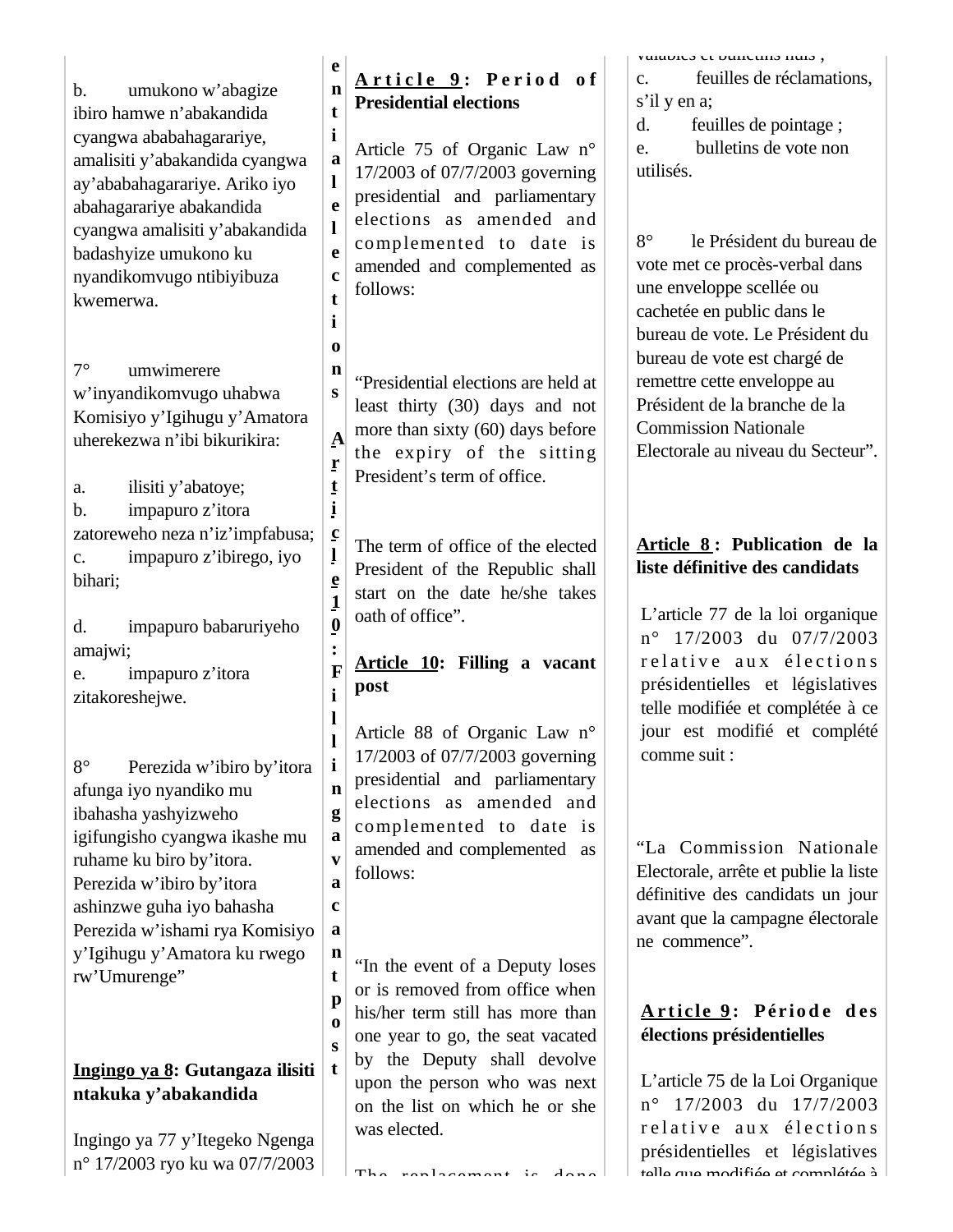rigenga itora rya Perezida wa Repubulika n'iry'A bagize Inteko Ishinga Amategeko nk'uko ryahinduwe kandi ryujujwe kugeza ubu ihinduwe kandi yujujwe kuburyo bukurikira :

" K o m i s i y o y ' I g i h u g u y'A matora yemeza kandi igatangaza ilisiti ntakuka y'abakandida umunsi umwe mbere y'uko kwiyamamaza bitangira".

## **Ingingo ya 9: Igihe cy'itora rya Perezida wa Repubulika**

Ingingo ya 75 y'Itegeko Ngenga n° 17/2003 ryo ku wa 07/7/2003 rigenga itora rya Perezida wa Repubulika n'iry'abagize Inteko Ishinga Amategeko nk'uko ryahinduwe kandi ryujujwe kugeza ubu ihinduwe handi yujujwe ku buryo bukurikira :

"Itora rya Perezida wa Repubulika rikorwa hasigaye iminsi itari munsi ya mirongo itatu (30) kandi itarenga mirongo itandatu (60) mbere y'uko manda ya Perezida wa Repubulika uriho irangira**.** Manda ya Perezida wa Repubulika watowe itangira

umunsi yarahiriyeho".

## **Ingingo ya 10: Gusimbura**

Ingingo ya 88 y'Itegeko Ngenga n° 17/2003 ryo ku wa 07/7/2003 rigenga itora rya Perezida wa Repubulika n'iry'abagize Inteko Ishinga Amategeko nk'uko ryahinduwe kandi ryujujwe The replacement is done according to the successive order of candidates by selecting the candidate next on the list.

However, if for any reason provisions in the above paragraph are not adhered to, a political party or coalition of political parties shall write to the National Electoral Commission giving justification within a period not exceeding five (5) days.

If for whichever reason, a Deputy elected from the list of political party or coalition of parties loses his/her seat, the Speaker of the Chamber of Deputies shall inform the National Electoral Commission accordingly, within a period not exceeding ten (10) days, so that it can announce a substitute.

The National Electoral Commission shall announce to the public the new Deputy within a period not exceeding s e v e n (7) d a y s a f t e r consultations with the political party or coalition of parties concerned".

**Article 11 : Replacement of a member of Parliament who is not on the list of a political p arty or a coalition of political organizations**

Article 88 **bis** of the Organic Law n° 17/2003 of 07/7/2003 governing presidential and telle que modifiée et complètée à ce jour est modifié et complété comme suit :

"L'élection présidentielle est fixée à trente (30) jours au moins et soixante (60) jours au plus avant l'expiration du mandat du Président en exercice.

Le mandat du Président de la République élu prend effet à partir du jour de sa prestation de serment".

## **Article 10 : Dévolution d'une place vacante**

L'article 88 de la Loi Organique n° 17/2003 du 07/7/2003 relative aux élections présidentielles et législatives telle que modifiée et complétée à ce jour est modifié et complété comme suit :

"En cas de perte ou de déchéance du mandat de Député, le siège vacant est dévolu au suppléant qui achève le terme du mandat restant à courir si celui-ci est supérieur à un an.

Le remplacement est assuré suivant l'ordre de classement sur la liste des candidats venant immédiatement après le dernier député élu sur cette liste.

Toutefois, lorsqu'il y a des motifs de non-application des dispositions de l'alinéa précédent, la formation politique ou la coalition des formations politiques les communique par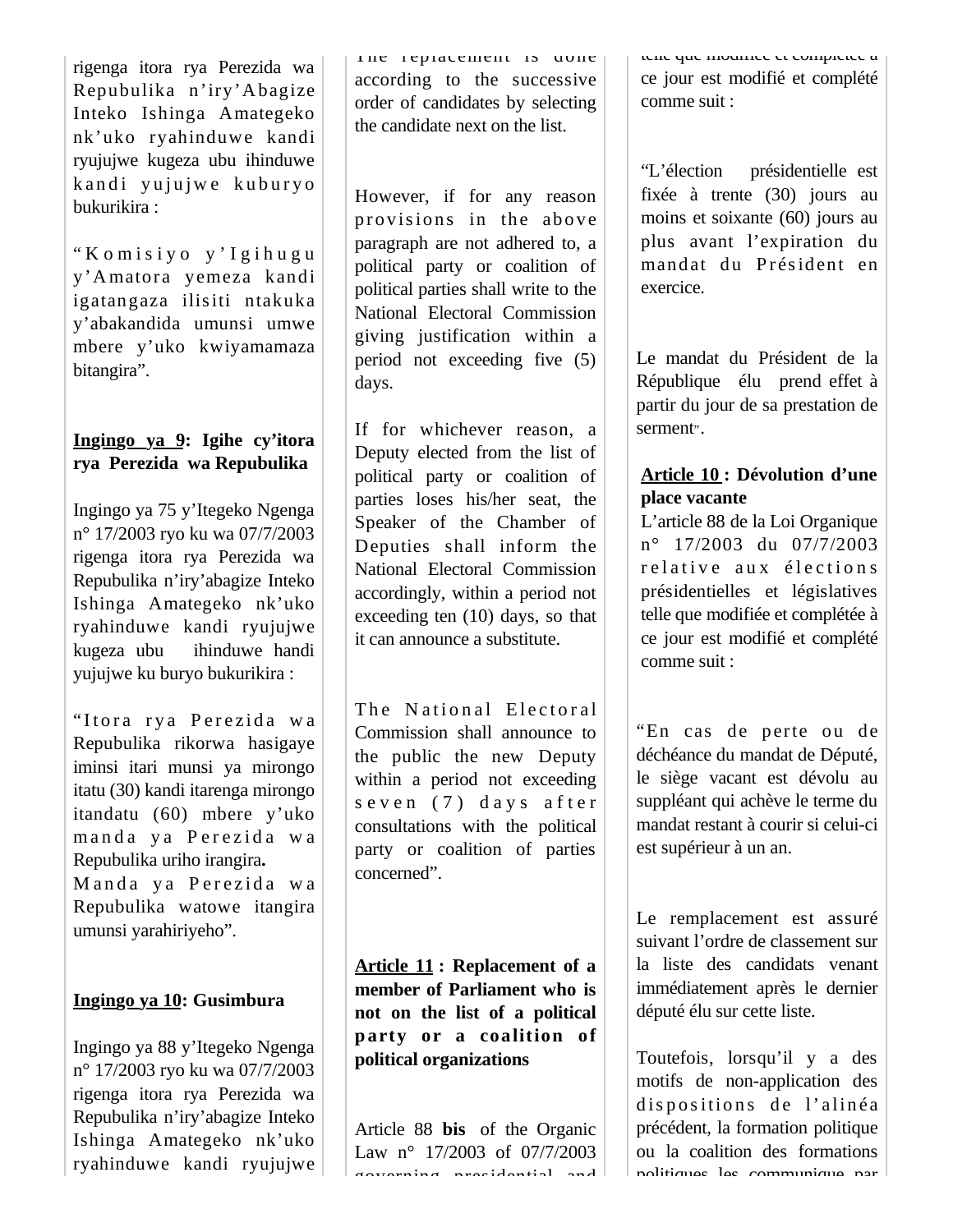kugeza ubu ihinduwe kandi yujujwe ku buryo bukurikira :

"Iyo umudepite atakaje cyangwa akuwe ku murimo we w'ubudepite, umwanya we uhabwa ukurikiraho ku ilisiti yatoreweho akarangiza igihe cya manda gisigaye iyo kirenze umwaka umwe.

Kumusimbura bikorwa hakurikijwe uko abakandida bakurikirana ku ilisiti, usimbura akaba ari umukandida uhita akurikira umudepite watowe nyuma kuri iyo lisiti.

Icyakora iyo hari impamvu zituma ibikubiye mu gika kibanziriza iki bitubahirizwa, Umutwe wa Politiki cyangwa ishyirahamwe ry'Imitwe ya Politiki ryandikira Komisiyo y'Igihugu y'Amatora risobanura impamvu mu gihe kitarenze iminsi itanu (5).

Iyo ku mpamvu iyo ariyo yose, Umudepite watorewe ku ilisiti y'Umutwe wa Politiki cyangwa Ishyirahamwe ry'Imitwe ya Politiki avuye mu murimo we w' U bu d e pite, Perezida w' U mutwe w' A badepite abimenyesha Komisiyo y'Igihugu y'Amatora mu gihe kitarenze iminsi cumi (10) kugira ngo itangaze amazina y'Umudepite usimbura.

Komisiyo y'Igihugu y'Amatora igomba kuba yatangarije abanyarw anda amazina y'Umudepite mushya mu gihe kitarenze iminsi irindwi (7) imaze kubigishaho inama Umutwe wa Politiki cyangwa

governing presidential and parliamentary elections as modified and complemented to date, is modified and complemented as follows:

"In case one of the members of Parliament who is not on the list of a political organisation or a coalition of parties resigns, dies, is relieved of duties for which he or she was appointed or has any other reason which may definitely prevent him or her from exercising the duties of which he or she was appointed, the National Electoral Commission, after being notified by the Speaker of the relevant Chamber, shall conduct elections to replace him or her if the remaining term is equal to at least one year plus one day".

## **A r ti c l e 1 2 : R ep ea lin g provision**

All previous legal provisions contrary to this Organic Law are hereby repealed.

## **Article 13: Commencement**

This Organic Law shall come into force on the date of its publication in the Official Gazette of the Republic of Rwanda

politiques les communique par écrit à la Commission Nationale Electorale dans un délai ne dépassant cinq (5) jours.

Lorsque, pour une raison quelconque, un député élu sur la liste d'une formation politique ou une coalition de formations politiques quitte ses fonctions de Député, le Président de la Chambre des Députés, le communique à la Commission Nationale Electorale dans un délai ne dépassant pas dix (10) jours pour qu'elle publie les noms du Député remplaçant.

La Commission Nationale E lectorale doit avoir communiqué au public rwandais les noms du nouveau Député dans un délai ne dépassant pas sept (7) jours, après avoir consulté la formation politique ou la coalition des Formations Politiques concernées".

**Article 11 : Remplacement d'un membre du Parlement ne figurant pas sur la liste d'une formation politique ou une coalition politique** 

L'article 88 bis de la Loi Organique n° 17/2003 du 07/7/2003 relatives aux élections présidentielles et législatives telle que modifiée et complétée à ce jour, est modifié et complété comme suit :

"Lorsqu'un membre du Parlement ne figurant pas sur la liste d'une formation politique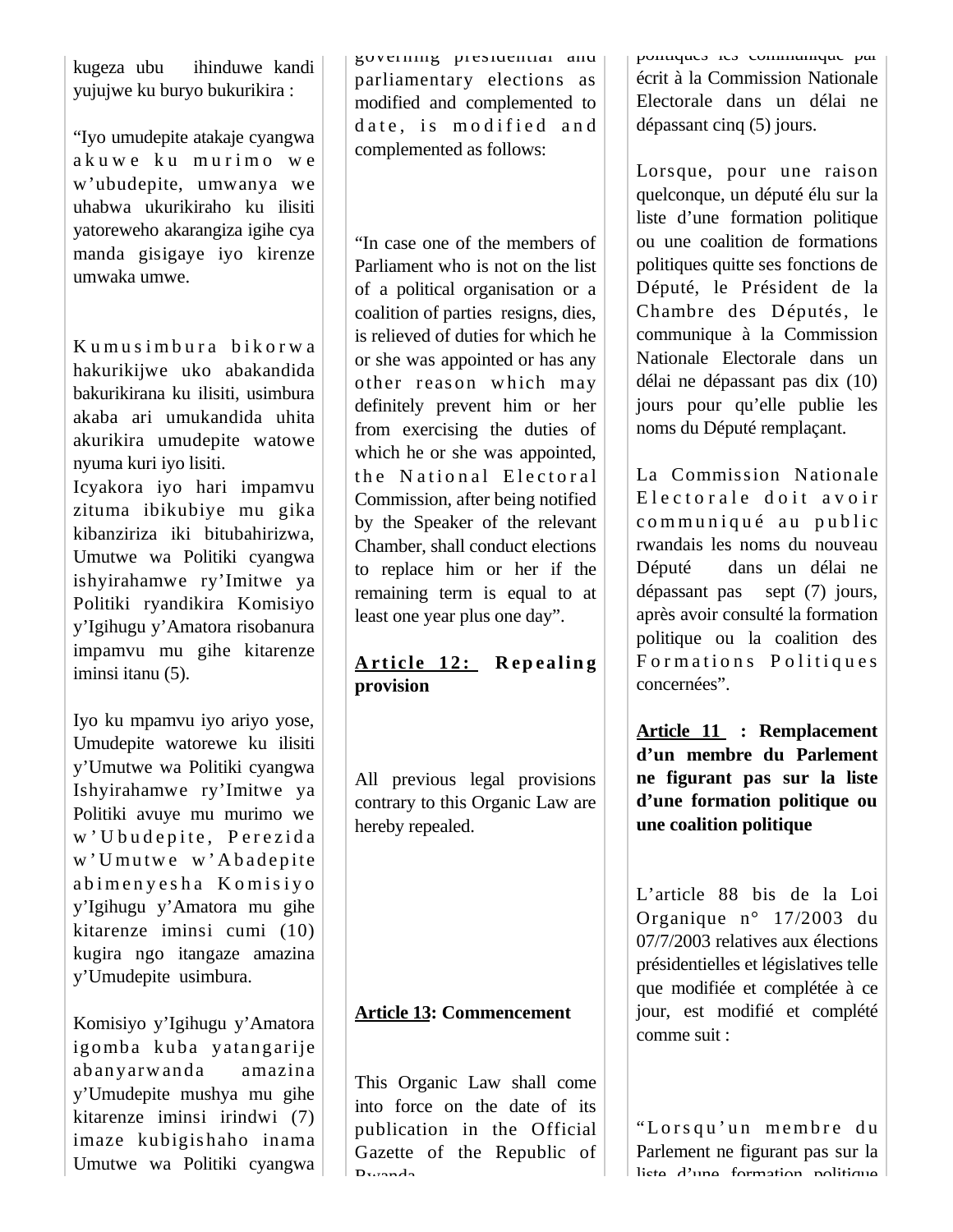Ishyirahamwe ry'Imitwe ya Politiki bireba".

**Ingingo ya 11: Isimburwa ry'umwe mu bagize Inteko Ishinga Amategeko utari kuri lisiti y'Umutwe wa P o l i t i k i c y a n g w a iy'Ishyirahamwe ry'Imitwe ya Politiki** 

Ingingo ya 88 bis y'Itegeko Ngenga n $^{\circ}$  17/2003 ryo ku wa 07/7/2003 rigenga itora rya Perezida wa Repubulika n'iry'Abagize Inteko Ishinga Amategeko, nk'uko ryahinduwe kandi ryujujwe kugeza ubu, ihinduwe kandi yujujwe ku buryo bukurikira:

"Mu gihe umwe mu bagize Inteko Ishinga Amategeko utari kuri lisiti y'Umutwe wa Politiki cyangw a iy'Is hyirahamw e ry'Imitwe ya Politiki yeguye, apfuye, avanywe cyangwa agize indi mpamvu imubuza burundu gukomeza gukora umurimo yatorewe, Komisiyo y'Igihugu y' A m a t o r a i m a z e kubimenyeshwa na Perezida w'Umutwe bireba ikoresha amatora yo kumusimbura iyo igihe cya manda gisigaye kingana nibura n'umwaka umwe urengejeho umunsi umwe".

**Ingingo ya 12: Ivanwaho ry'in gin go z'amategek o zin y u ra n y ij e n ' I t eg ek o Ngenga** 

Ingingo zose z'amategeko zibanziriza iri kandi zinyuranyije naryo zivanyweho.

Rwanda.

Kigali, on 25/07/2008

The President of the Republic **KAGAME Paul** (sé)

> The Prime Minister **MAKUZA Bernard** (sé)

## **Seen and sealed with the Seal of the Republic**:

The Minister of Justice/Attorney General

## **KARUGARAMA Tharcisse (sé)**

liste d une formation politique ou une coalition des formations politiques démissionne, décède, est déchu de ses fonctions ou définitivement empêché de continuer d'assumer les fonctions pour lesquelles il a été élu, la Commission Nationale Electorale, après en être informée par le Président de la Chambre concernée, organise les élections pour le remplacer lorsque le terme du mandat restant à courir est au moins égal à un an plus un jour".

# **A rticle 1 2 : D is p o s it io n abrogatoire**

Toutes les dispositions légales antérieures contraires à la présente loi organique sont abrogées*.* 

**Article 13: Entrée en vigueur** 

La présente loi organique entre en vigueur le jour de sa publication au Journal Officiel de la République du Rwanda.

Kigali, le 25/07/2008

Le Président de la République **KAGAME Paul** (sé)

Le Premier Ministre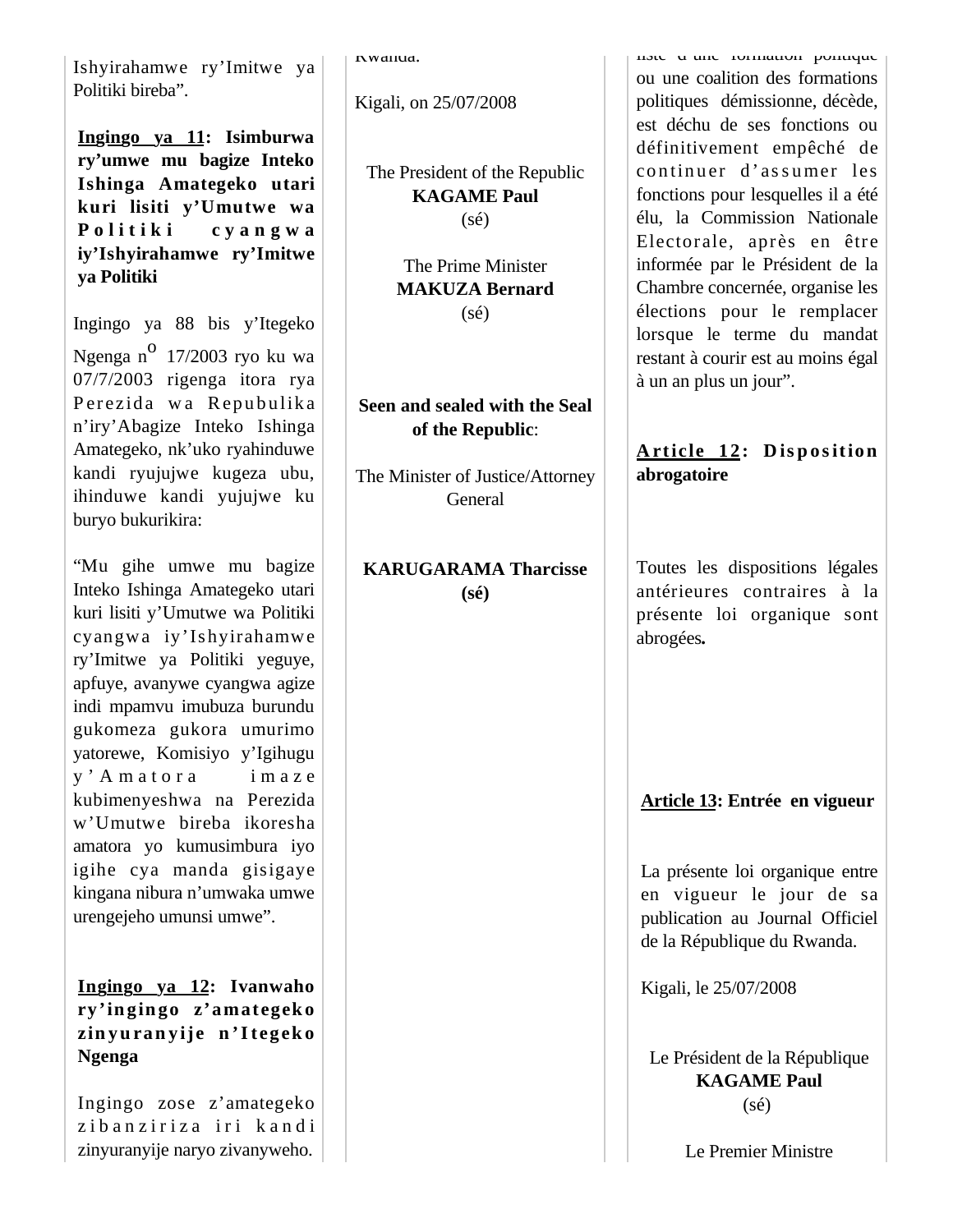|                                                                                                                                                                                     | <b>MAKUZA Bernard</b><br>$(s\acute{e})$                                                                                                       |
|-------------------------------------------------------------------------------------------------------------------------------------------------------------------------------------|-----------------------------------------------------------------------------------------------------------------------------------------------|
| Ingingo ya 13: Igihe itegeko<br>ritangira<br>ngenga<br>gukurikizwa<br>Iri Tegeko Ngenga ritangira<br>gukurikizwa ku munsi<br>ritangarijweho mu Igazeti ya<br>Leta ya Repubulika y'u | Vu et scellé du Sceau de la<br>République :<br>Le Ministre de la Justice/Garde<br>des Sceaux<br><b>KARUGARAMA Tharcisse</b><br>$(s\acute{e})$ |
| Rwanda.<br>Kigali, kuwa 25/07/2008                                                                                                                                                  |                                                                                                                                               |
| Perezida wa Repubulika<br><b>KAGAME Paul</b><br>$(s\acute{e})$                                                                                                                      |                                                                                                                                               |
| Minisitiri w'Intebe<br><b>MAKUZA Bernard</b><br>$(s\acute{e})$                                                                                                                      |                                                                                                                                               |
| Bibonywe kandi bishyizweho<br>Ikirango cya Repubulika:                                                                                                                              |                                                                                                                                               |
| Minisitiri w'Ubutabera/Intumwa<br>Nkuru ya Leta                                                                                                                                     |                                                                                                                                               |
| <b>KARUGARAMA Tharcisse</b><br>$(s\acute{e})$                                                                                                                                       |                                                                                                                                               |

|                  | ITEKA RYA MINISITIRI   PRIME MINISTER'S ORDER   ARRETE DU PREMIER        |                             |
|------------------|--------------------------------------------------------------------------|-----------------------------|
|                  | W'INTEBE N°20/03 RYO $N^{\circ}$ 20/03 OF 03/07/2008 MINISTRE N°20/03 DU |                             |
|                  | KUWA 03/07/2008 APPOINTING A DIRECTOR 03/07/2008 PORTANT                 |                             |
|                  | RISHYIRAHO UMUYOBOZI   OF A PUBLIC INSTITUTION   N O M I N A T I O N D U |                             |
| W'IKIGO CYA LETA |                                                                          | DIRECTEUR D'UN              |
|                  |                                                                          | <b>ETABLISSEMENT PUBLIC</b> |
|                  |                                                                          |                             |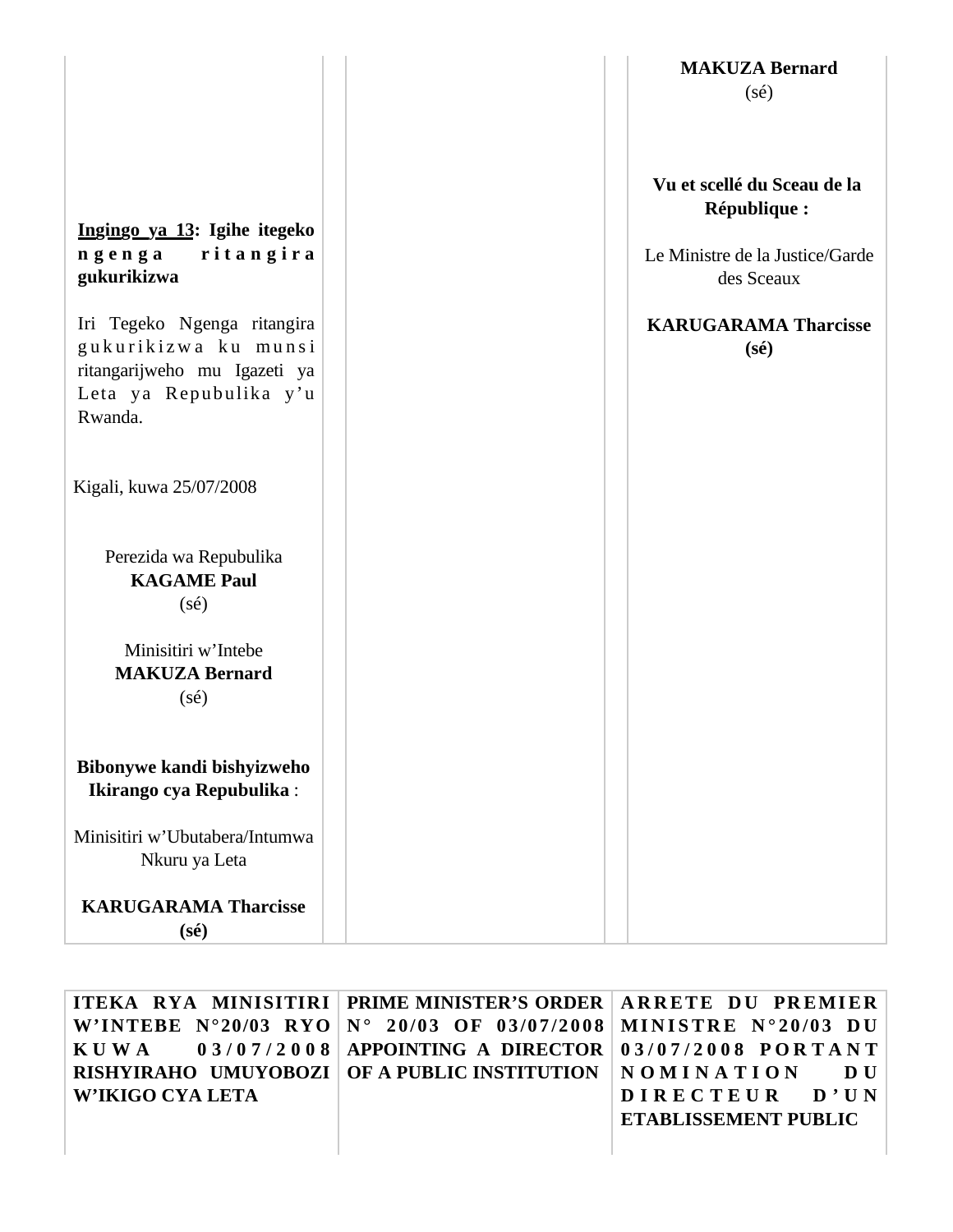| <b>ISHAKIRO</b>                                                                                                                                                                                                                  | <b>TABLE OF CONTENTS</b>                                                                                                                                                           |                                                                                                                                                                                            |
|----------------------------------------------------------------------------------------------------------------------------------------------------------------------------------------------------------------------------------|------------------------------------------------------------------------------------------------------------------------------------------------------------------------------------|--------------------------------------------------------------------------------------------------------------------------------------------------------------------------------------------|
| Ingingo ya mbere: Ishyirwaho<br>ry'Umuyobozi                                                                                                                                                                                     | <b>Article One:</b> Appointment of a<br><b>Director</b>                                                                                                                            | <b>TABLE DES MATIERES</b><br><b>Article premier:</b> Nomination                                                                                                                            |
| Ingingo ya 2: Abashinzwe $\text{Article 2:}$ Authorities<br>ishyirwa mu bikorwa ry' iri<br>teka                                                                                                                                  | responsible for the<br>implementation of this Order                                                                                                                                | d'un Directeur<br>Article 2: Autorités chargées de<br>l'exécution du présent arrêté                                                                                                        |
| Ingingo ya 3: Ivanwaho<br>ry'ingingo zinyuranyije n'iri<br>teka                                                                                                                                                                  | Article 3: Repealing of<br>inconsistent provisions                                                                                                                                 | Article 3: Disposition<br>abrogatoire                                                                                                                                                      |
| Ingingo ya 4: Igihe iteka<br>ritangira gukurikizwa                                                                                                                                                                               | <b>Article 4: Commencement</b>                                                                                                                                                     | Article 4: Entrée en vigueur                                                                                                                                                               |
|                                                                                                                                                                                                                                  |                                                                                                                                                                                    |                                                                                                                                                                                            |
| ITEKA RYA MINISITIRI<br>W'INTEBE N°20/03 RYO<br><b>KUWA</b><br>03/07/2008<br>RISHYIRAHO UMUYOBOZI<br>W'IKIGO CYA LETA                                                                                                            | <b>PRIME MINISTER'S ORDER</b><br>$N^{\circ}$ 20/03 OF 03/07/2008<br><b>APPOINTING A DIRECTOR</b><br>OF A PUBLIC INSTITUTION<br>The Prime Minister,                                 | <b>ARRETE DU PREMIER</b><br>MINISTRE N°20/03 DU<br>03/07/2008 PORTANT<br>NOMINATION<br>D U<br><b>DIRECTEUR</b><br>D'UN<br>ETABLISSEMENT PUBLIC                                             |
| Minisitiri w'Intebe,<br>Ashingiye ku Itegeko Nshinga rya<br>Repubulika y'u Rwanda ryo kuwa<br>04 Kamena 2003, nk'uko<br>ryavuguruwe kugeza ubu, cyane<br>cyane mu ngingo zaryo iya 88, iya<br>89, iya 118, iya 119, iya 121n'iya | Pursuant to the Constitution of the<br>Republic of Rwanda of 04 June<br>2003, as amended to date,<br>especially in Articles 88, 89, 118,<br>119, 121 and 201;                      | Le Premier Ministre,<br>Vu la Constitution de la<br>République du Rwanda du 04 juin<br>2003, telle que révisée à ce jour,<br>spécialement en ses articles 88, 89,<br>118, 119, 121 et 201; |
| 201;<br>Ashingiye ku Itegeko n <sup>o</sup> 28/2007<br>ryo ku wa 27/06/2007 rishyiraho<br>Ikigo Gishinzwe Ubuvuzi                                                                                                                | Pursuant to Law $n^{\circ}$ 28/2007 of<br>27/06/2007 Establishing a Centre<br>for Treatment and Research on<br>Aids, Malaria, Tuberculosis and<br>other epidemics (TRAC Plus), and | Vu la Loi n <sup>o</sup><br>28/2007 du<br>27/06/2007 portant création,                                                                                                                     |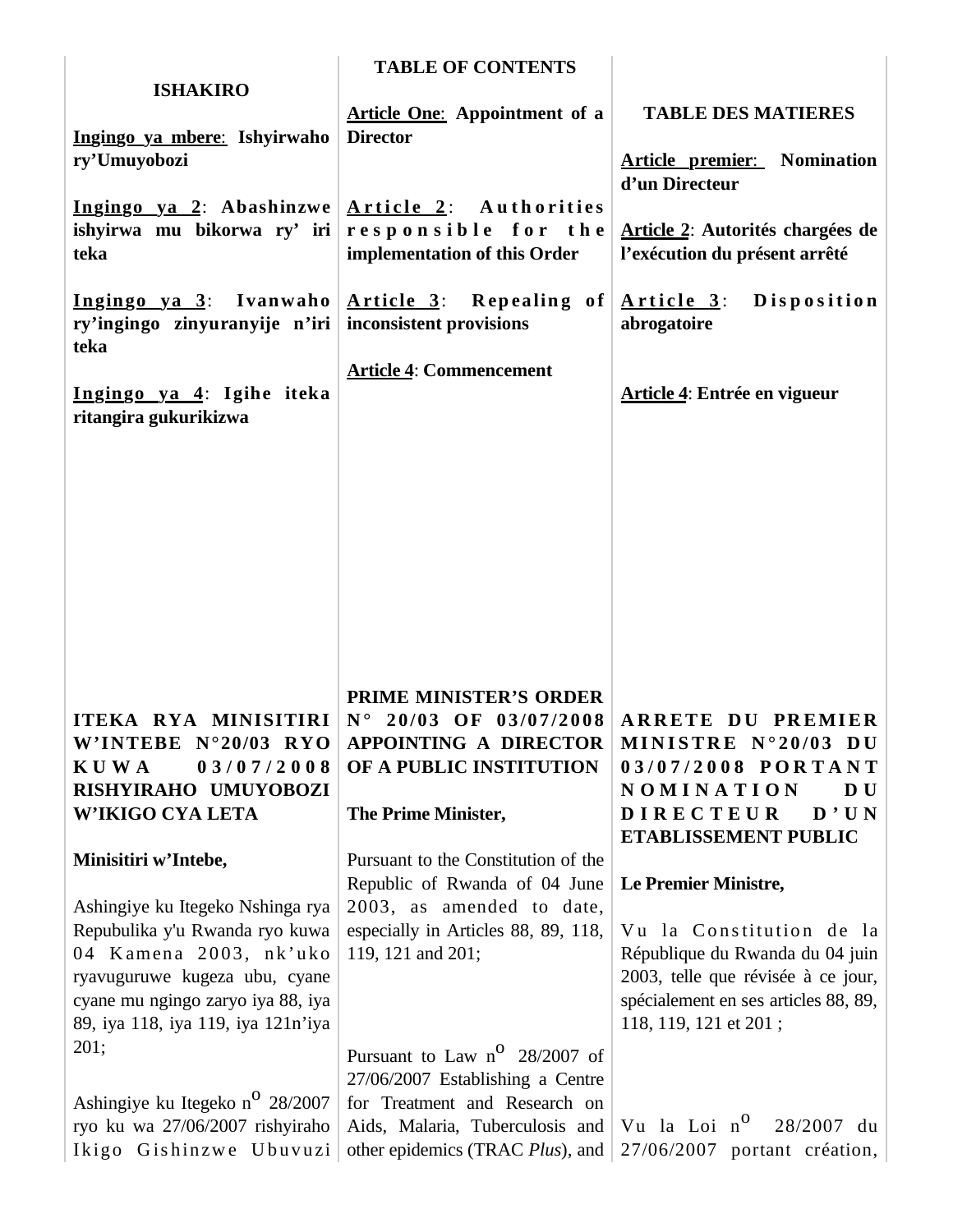| n'Ubushakashatsi kuri Sida,<br>Malariya, Igituntu n'izindi ndwara<br>z'ibyorezo (TRAC Plus),<br>rikanagena inshingano, imiterere<br>n'imikorere byacyo, cyane cyane<br>mu ngingo yaryo ya 16;<br>Ashingiye ku Itegeko n° 22/2002<br>ryo kuwa 09 / 07/ 2002 rishyiraho<br>Sitati Rusange igenga Abakozi ba<br>Leta n'inzego z'imirimo ya Leta,<br>cyane cyane mu ngingo za ryo iya<br>17, iya 24 n'iya 35; | determining its responsibilities,<br>organisation and functioning,<br>especially in Article 16;<br>Pursuant to Law $n^{\circ}$ 22/2002 of 09/<br>07/ 2002 establishing Law on<br>general statutes for Rwanda Public<br>Service, especially in Articles 17,<br>24 and 35;<br>On proposal by the Minister of<br>Health; | organisation, fonctionnement et<br>mission du Centre pour le<br>Traitement et la Recherche sur le<br>Sida, la Malaria, la Tuberculose et<br>autres épidémies (TRAC Plus),<br>spécialement en son article 16;<br>Vu la Loi nº 22/2002 du 09/07/<br>2002 portant Statut Général de la<br>Fonction Publique Rwandaise,<br>spécialement en ses articles 17, 24<br>et 35; |
|-----------------------------------------------------------------------------------------------------------------------------------------------------------------------------------------------------------------------------------------------------------------------------------------------------------------------------------------------------------------------------------------------------------|-----------------------------------------------------------------------------------------------------------------------------------------------------------------------------------------------------------------------------------------------------------------------------------------------------------------------|----------------------------------------------------------------------------------------------------------------------------------------------------------------------------------------------------------------------------------------------------------------------------------------------------------------------------------------------------------------------|
| Bisabwe na Minisitiri w'Ubuzima;<br>Inama y'Abaminisitiri yateranye<br>kuwa 02/11/2007 imaze<br>kubisuzuma no kubyemeza;<br>Bimaze kwemezwa na Sena mu<br>Nama y'Inteko Rusange yo ku wa<br>25/06/2008;                                                                                                                                                                                                   | After consideration and approval<br>by the Cabinet in its session of<br>02/11/2007;<br>After approval by the Senate in its<br>Plenary Session of 25/06/2008;<br><b>HEREBY ORDERS:</b>                                                                                                                                 | Sur proposition du Ministre de la<br>Santé;<br>Après examen et adoption par le<br>Conseil des Ministres en sa séance<br>du 02/11/2007;<br>Après adoption par le Sénat en sa<br>Séance Plénière du 25/06/2008;                                                                                                                                                        |
| <b>ATEGETSE:</b>                                                                                                                                                                                                                                                                                                                                                                                          | <b>Article One:</b> Appointment of a<br><b>Director</b>                                                                                                                                                                                                                                                               | <b>ARRETE:</b>                                                                                                                                                                                                                                                                                                                                                       |
|                                                                                                                                                                                                                                                                                                                                                                                                           |                                                                                                                                                                                                                                                                                                                       |                                                                                                                                                                                                                                                                                                                                                                      |
| Ingingo ya mbere: Ishyirwaho<br>ry'Umuyobozi                                                                                                                                                                                                                                                                                                                                                              | Dr. Michael H. KRAMER is<br>appointed Director of the Centre                                                                                                                                                                                                                                                          | <b>Article premier:</b> Nomination<br>d'un Directeur                                                                                                                                                                                                                                                                                                                 |
| Dr. Michael H. KRAMER agizwe<br>Umuyobozi Ikigo Gishinzwe<br>Ubuvuzi n'Ubushakashatsi kuri<br>Sida, Malariya, Igituntu n'izindi                                                                                                                                                                                                                                                                           | other epidemics (TRAC Plus).                                                                                                                                                                                                                                                                                          | for Treatment and Research on Dr. Michael H. KRAMER est<br>Aids, Malaria, Tuberculosis and   nommé Directeur du Centre pour<br>le Traitement et la Recherche sur le<br>Sida, la Malaria, la Tuberculose et<br>autres épidémies (TRAC Plus).                                                                                                                          |
| ndwara z'ibyorezo (TRAC Plus).<br>Ingingo ya 2: Abashinzwe<br>ishyirwa mu bikorwa ry' iri                                                                                                                                                                                                                                                                                                                 | Article 2: Authorities<br>responsible for the<br>implementation of this Order                                                                                                                                                                                                                                         | Article 2: Autorités chargées de<br>l'exécution du présent arrêté                                                                                                                                                                                                                                                                                                    |
| teka<br>Minisitiri w'Ubuzima, Minisitiri<br>w'Abakozi ba Leta n'Umurimo na<br>Minisitiri w'Imari n'Igenamigambi<br>basabwe kubahiriza iri teka.                                                                                                                                                                                                                                                           | The Minister of Health, the<br>Minister of Public Service and<br>Labour and the Minister of<br>Finance and Economic Planning<br>are entrusted with the<br>implementation of this Order.                                                                                                                               | Le Ministre de la Santé, le<br>Ministre de la Fonction Publique<br>et du Travail et le Ministre des<br>Finances et de la Planification<br>Economique sont chargés de<br>l'exécution du présent arrêté.                                                                                                                                                               |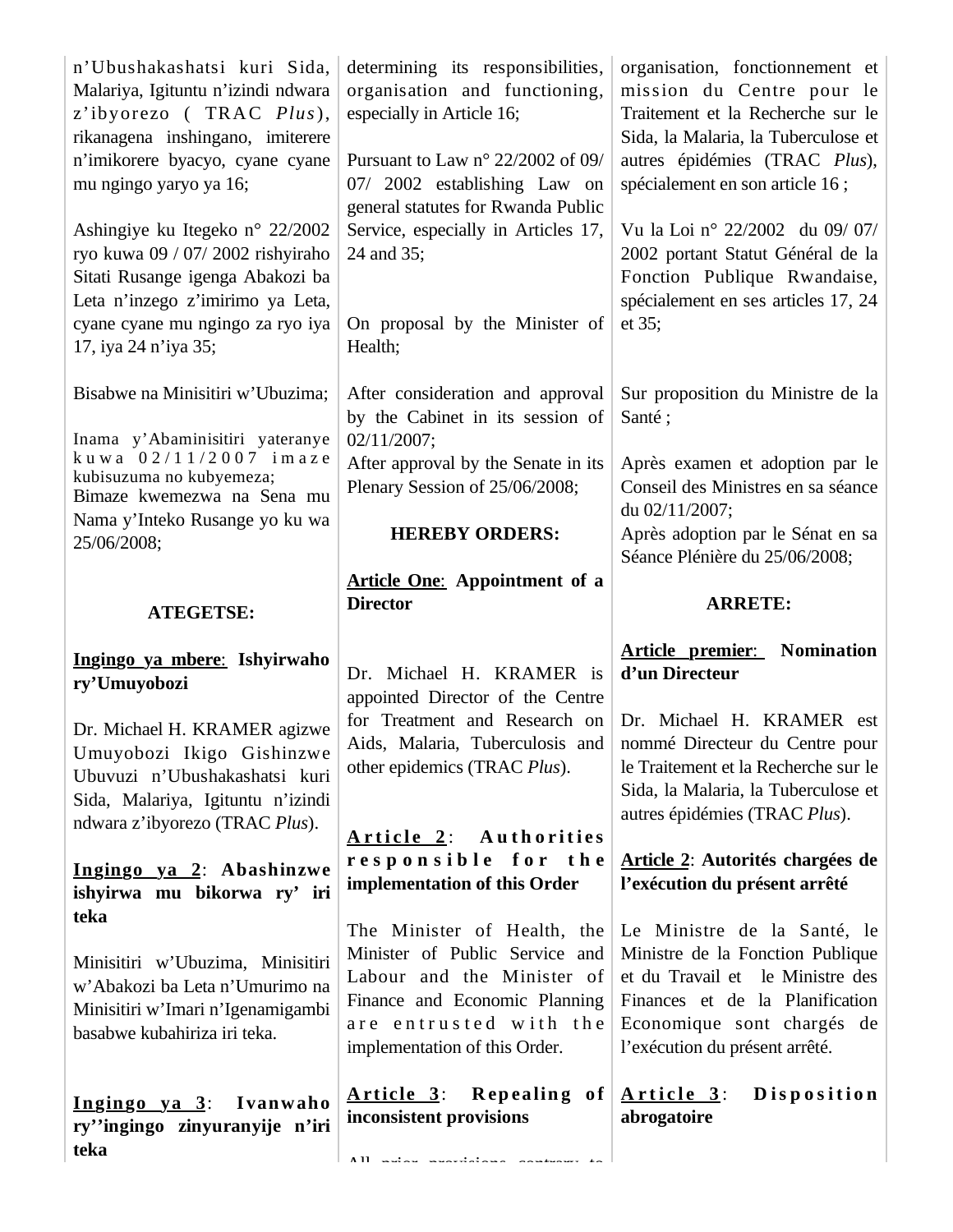Ingingo zose z'amateka abanziriza iri teka kandi zinyuranyije naryo zivanyweho.

**Ingingo ya 4**: **Igihe Iteka ritangira gukurikizwa**

Iri teka ritangira gukurikizwa ku munsi ritangarijweho mu Igazeti ya Leta ya Repubulika y' u Rwanda. Agaciro karyo gahera kuwa 25/06/2008.

Kigali, kuwa 03/07/2008

Minisitiri w'Intebe **MAKUZA Bernard** (sé)

Minisitiri w'Ubuzima **Dr. NTAWUKURIRYAYO Jean Damascène**  (sé)

Minisitiri w'Abakozi ba Leta n'Umurimo

> **MUREKEZI Anastase** (sé)

Minisitiri w'Imari n'Igenamigambi

**MUSONI James** (sé)

**Bibonywe kandi bishyizweho Ikirango cya Repubulika:** Minisitiri w'Ubutabera/ Intumwa Nkuru ya Leta **KARUGARAMA Tharcisse** (sé)

**ITEKA RYA MINISITIRI W'INTEBE N°21/03 RYO K U W A 0 3 / 0 7 / 2 0 0 8 RISHYIRAHO UMUYOBOZI W'IKIGO CYA LETA**

All prior provisions contrary to this Order are hereby repealed.

## **Article 4**: **Commencement**

This Order shall come into force on the date of its publication in the Official Gazette of the Republic of Rwanda. It takes effect as of 25/06/2008.

Kigali, on 03/07/2008

The Prime Minister **MAKUZA Bernard** (sé)

Minister of Health **Dr. NTAWUKURIRYAYO Jean Damascène**  (sé)

The Minister of Public Service and Labour

**MUREKEZI Anastase** (sé)

The Minister of Finance and Economic Planning **MUSONI James**  $(s\acute{e})$ 

**Seen and sealed with the Seal of the Republic:** The Minister of Justice/ Attorney General

**KARUGARAMA Tharcisse** (sé)

**PRIME MINISTER'S ORDER N ° 2 1 /0 3 OF 0 3 /0 7 /2 0 0 8 APPOINTING A DIRECTOR OF A PUBLIC INSTITUTION** 

Toutes les autres dispositions antérieures contraires au présent arrêté sont abrogées.

**Article 4**: **Entrée en vigueur**.

Le présent arrêté entre en vigueur le jour de sa publication au Journal Officiel de la République du Rwanda. Il sort ses effets à partir du 25/06/2008.

Kigali, le 03/07/2008

Le Premier Ministre **MAKUZA Bernard**  $(s\acute{e})$ 

Ministre de la Santé **Dr. NTAWUKURIRYAYO Jean Damascène**   $(s\acute{e})$ 

Le Ministre de la Fonction Publique et du Travail **MUREKEZI Anastase** (sé)

Le Ministre des Finances et de la Planification Economique **MUSONI James**  $(s\acute{e})$ 

**Vu et scellé du Sceau de la République:**

Le Ministre de la Justice/ Garde des Sceaux **KARUGARAMA Tharcisse**  $(s\acute{e})$ 

**ARRETE DU PREMIER MINISTRE N°21/03 DU 0 3 / 0 7 / 2 0 0 8 P O R T A N T N O M I N A T I O N D U D I R E C T E U R D ' U N**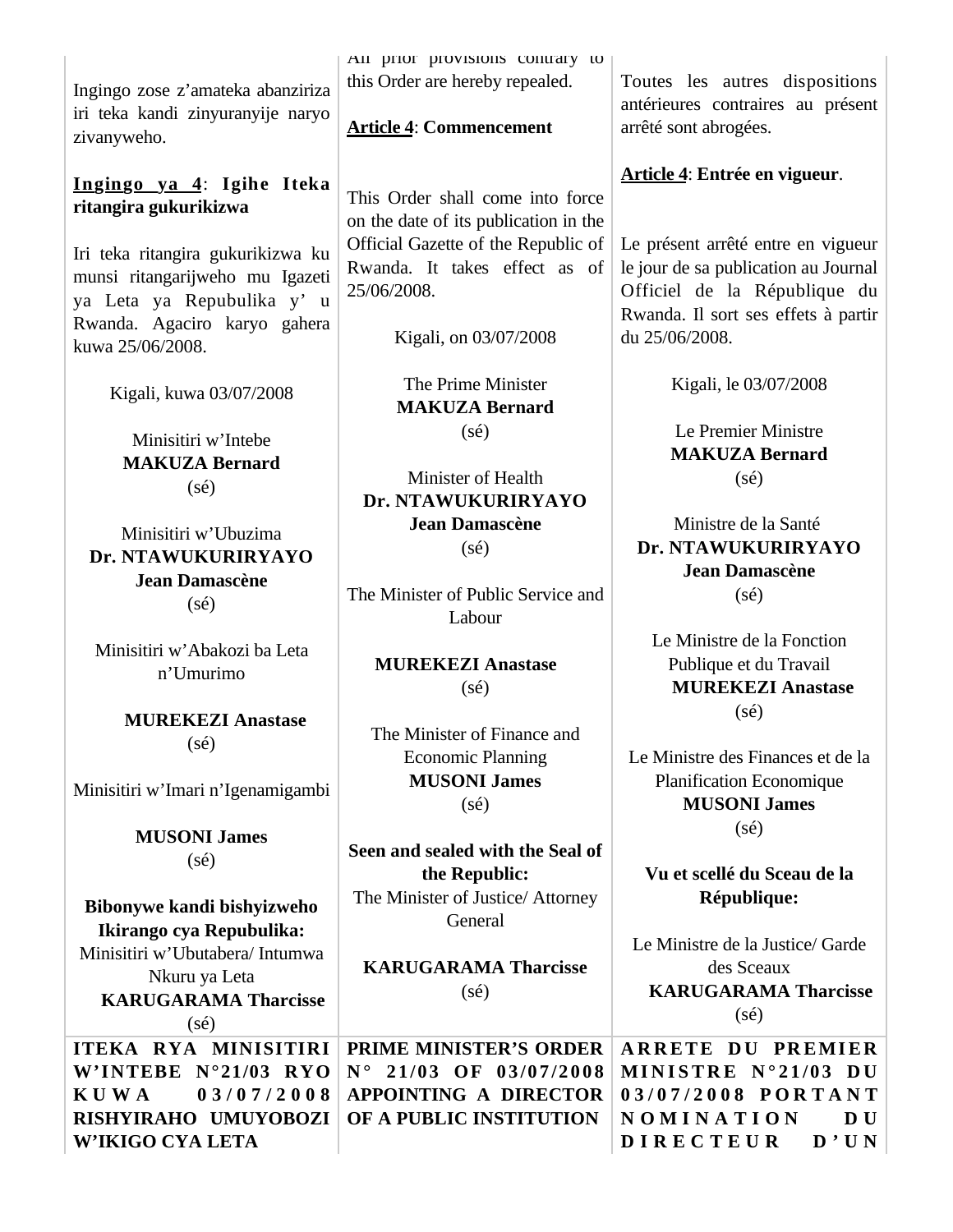|                                                                                                                                                                      |                                                                                                                                                    | ETABLISSEMENT PUBLIC                                                                                                                                               |
|----------------------------------------------------------------------------------------------------------------------------------------------------------------------|----------------------------------------------------------------------------------------------------------------------------------------------------|--------------------------------------------------------------------------------------------------------------------------------------------------------------------|
| <b>ISHAKIRO</b><br>Ingingo ya mbere: Ishyirwaho                                                                                                                      | <b>TABLE OF CONTENTS</b><br><b>Article One:</b> Appointment of a<br><b>Director</b>                                                                | <b>TABLE DES MATIERES</b>                                                                                                                                          |
| ry'Umuyobozi                                                                                                                                                         |                                                                                                                                                    | <b>Article premier:</b> Nomination<br>d'un Directeur                                                                                                               |
| Ingingo ya 2: Abashinzwe $\text{Article 2:}$ Authorities<br>teka                                                                                                     | ishyirwa mu bikorwa ry' iri $ $ responsible for the<br>implementation of this Order                                                                | Article 2: Autorités chargées de<br>l'exécution du présent arrêté                                                                                                  |
| ry'ingingo zinyuranyije n'iri inconsistent provisions<br>teka                                                                                                        | Ingingo ya 3: Ivanwaho $\vert$ Article 3: Repealing of $\vert$                                                                                     | Article 3: Disposition<br>abrogatoire                                                                                                                              |
| Ingingo ya 4: Igihe iteka<br>ritangira gukurikizwa                                                                                                                   | <b>Article 4: Commencement</b>                                                                                                                     | Article 4: Entrée en vigueur                                                                                                                                       |
|                                                                                                                                                                      |                                                                                                                                                    |                                                                                                                                                                    |
|                                                                                                                                                                      |                                                                                                                                                    |                                                                                                                                                                    |
|                                                                                                                                                                      |                                                                                                                                                    |                                                                                                                                                                    |
| ITEKA RYA MINISITIRI<br>W'INTEBE N°21/03 RYO<br><b>KUWA</b><br>03/07/2008<br>RISHYIRAHO UMUYOBOZI<br>W'IKIGO CYA LETA                                                | <b>PRIME MINISTER'S ORDER</b><br>$N^{\circ}$ 21/03 OF 03/07/2008<br><b>APPOINTING A DIRECTOR</b><br>OF A PUBLIC INSTITUTION<br>The Prime Minister, | <b>ARRETE DU PREMIER</b><br>MINISTRE N°21/03 DU<br>03/07/2008 PORTANT<br>NOMINATION<br>D U<br><b>DIRECTEUR</b><br>D'UN<br>ETABLISSEMENT PUBLIC                     |
| Minisitiri w'Intebe,<br>Ashingiye ku Itegeko Nshinga rya                                                                                                             | Pursuant to the Constitution of the<br>Republic of Rwanda of 04 June<br>2003, as amended to date,                                                  | Le Premier Ministre,                                                                                                                                               |
| Repubulika y'u Rwanda ryo kuwa<br>04 Kamena 2003, nk'uko<br>ryavuguruwe kugeza ubu, cyane<br>cyane mu ngingo zaryo iya 88, iya<br>89, iya 118, iya 119, iya 121n'iya | especially in Articles 88, 89, 118,<br>119, 121 and 201;                                                                                           | Vu la Constitution de la<br>République du Rwanda du 04 juin<br>2003, telle que révisée à ce jour,<br>spécialement en ses articles 88, 89,<br>118, 119, 121 et 201; |
| 201;                                                                                                                                                                 | Pursuant to Law $n^{\circ}$ 38/2007 of<br>$04/09/2007$ determining the                                                                             |                                                                                                                                                                    |

 $\mathbb{I}$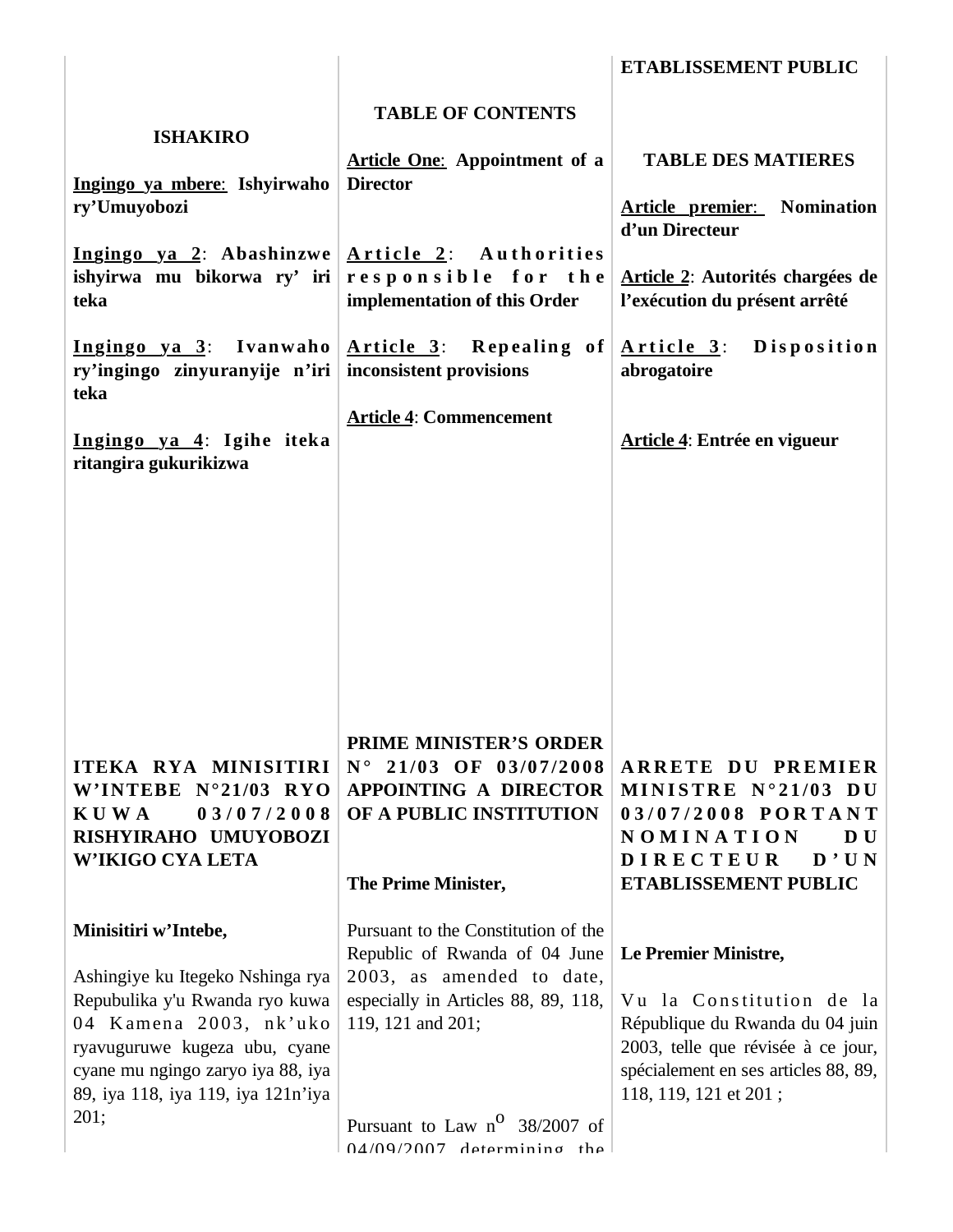| Ashingiye ku Itegeko n <sup>o</sup> 38/2007<br>ryo ku wa 04/09/2007 rishyiraho<br>Ikigo cya Laboratwari y'Igihugu<br>y'Urwitegererezo mu by'Ubuvuzi<br>(LNR) rikanagena inshingano,<br>imiterere n'imikorere byacyo,<br>cyane cyane mu ngingo yaryo ya<br>15;<br>Ashingiye ku Itegeko n° 22/2002<br>ryo kuwa 09 / 07/ 2002 rishyiraho<br>Sitati Rusange igenga Abakozi ba<br>Leta n'inzego z'imirimo ya Leta,<br>cyane cyane mu ngingo za ryo iya | $V \cup V \cup I = V \cup V$ with the state $W$<br>responsibilities, organisation and<br>functioning of the National<br>Medical Referral Laboratory<br>(LNR), especially in Article 15;<br>Pursuant to Law $n^{\circ}$ 22/2002 of 09/<br>07/ 2002 establishing Law on<br>general statutes for Rwanda Public<br>Service, especially in Articles 17,<br>24 and 35;<br>On proposal by the Minister of | Vu la Loi n <sup>0</sup> 38/2007 du<br>04/09/2007 portant création,<br>missions, organisation et<br>fonctionnement du Laboratoire<br>National de Référence (LNR),<br>spécialement en son article 15;<br>Vu la Loi nº 22/2002 du 09/07/<br>2002 portant Statut Général de la<br>Fonction Publique Rwandaise,<br>spécialement en ses articles 17, 24<br>et 35; |
|---------------------------------------------------------------------------------------------------------------------------------------------------------------------------------------------------------------------------------------------------------------------------------------------------------------------------------------------------------------------------------------------------------------------------------------------------|----------------------------------------------------------------------------------------------------------------------------------------------------------------------------------------------------------------------------------------------------------------------------------------------------------------------------------------------------------------------------------------------------|--------------------------------------------------------------------------------------------------------------------------------------------------------------------------------------------------------------------------------------------------------------------------------------------------------------------------------------------------------------|
| 17, iya 24 n'iya 35;<br>Bisabwe na Minisitiri w'Ubuzima;                                                                                                                                                                                                                                                                                                                                                                                          | Health;<br>After consideration and approval                                                                                                                                                                                                                                                                                                                                                        | Sur proposition du Ministre de la                                                                                                                                                                                                                                                                                                                            |
| Inama y'Abaminisitiri yateranye                                                                                                                                                                                                                                                                                                                                                                                                                   | by the Cabinet in its session of<br>02/11/2007;                                                                                                                                                                                                                                                                                                                                                    | Santé;                                                                                                                                                                                                                                                                                                                                                       |
| kuwa $02/11/2007$ imaze<br>kubisuzuma no kubyemeza;<br>Bimaze kwemezwa na Sena mu<br>Nama y'Inteko Rusange yo ku wa                                                                                                                                                                                                                                                                                                                               | After approval by the Senate in its<br>Plenary Session of 25/06/2008;                                                                                                                                                                                                                                                                                                                              | Après examen et adoption par le<br>Conseil des Ministres en sa séance<br>du 02/11/2007;                                                                                                                                                                                                                                                                      |
| 25/06/2008;                                                                                                                                                                                                                                                                                                                                                                                                                                       |                                                                                                                                                                                                                                                                                                                                                                                                    | Après adoption par le Sénat en sa                                                                                                                                                                                                                                                                                                                            |
|                                                                                                                                                                                                                                                                                                                                                                                                                                                   | <b>HEREBY ORDERS:</b>                                                                                                                                                                                                                                                                                                                                                                              | Séance Plénière du 25/06/2008;                                                                                                                                                                                                                                                                                                                               |
| <b>ATEGETSE:</b>                                                                                                                                                                                                                                                                                                                                                                                                                                  |                                                                                                                                                                                                                                                                                                                                                                                                    |                                                                                                                                                                                                                                                                                                                                                              |
|                                                                                                                                                                                                                                                                                                                                                                                                                                                   | <b>Article One:</b> Appointment of a<br><b>Director</b>                                                                                                                                                                                                                                                                                                                                            | <b>ARRETE:</b>                                                                                                                                                                                                                                                                                                                                               |
| Ingingo ya mbere: Ishyirwaho                                                                                                                                                                                                                                                                                                                                                                                                                      |                                                                                                                                                                                                                                                                                                                                                                                                    |                                                                                                                                                                                                                                                                                                                                                              |
| ry'Umuyobozi                                                                                                                                                                                                                                                                                                                                                                                                                                      |                                                                                                                                                                                                                                                                                                                                                                                                    | <b>Article premier:</b> Nomination                                                                                                                                                                                                                                                                                                                           |
| Dr. MUKABAYIRE Kramer                                                                                                                                                                                                                                                                                                                                                                                                                             | Dr. MUKABAYIRE Kramer is<br>appointed Director of the National                                                                                                                                                                                                                                                                                                                                     | d'un Directeur                                                                                                                                                                                                                                                                                                                                               |
| agizwe Umuyobozi wa                                                                                                                                                                                                                                                                                                                                                                                                                               | Medical Referral Laboratory                                                                                                                                                                                                                                                                                                                                                                        | Dr. MUKABAYIRE Kramer est                                                                                                                                                                                                                                                                                                                                    |
| Laboratwari y'Igihugu                                                                                                                                                                                                                                                                                                                                                                                                                             | $(LNR)$ .                                                                                                                                                                                                                                                                                                                                                                                          | nommée Directeur du Laboratoire                                                                                                                                                                                                                                                                                                                              |
| y'Urwitegererezo mu by'Ubuvuzi<br>$(LNR)$ .                                                                                                                                                                                                                                                                                                                                                                                                       |                                                                                                                                                                                                                                                                                                                                                                                                    | National de Référence (LNR).                                                                                                                                                                                                                                                                                                                                 |
|                                                                                                                                                                                                                                                                                                                                                                                                                                                   | Article 2: Authorities                                                                                                                                                                                                                                                                                                                                                                             |                                                                                                                                                                                                                                                                                                                                                              |
|                                                                                                                                                                                                                                                                                                                                                                                                                                                   | responsible for the                                                                                                                                                                                                                                                                                                                                                                                | Article 2: Autorités chargées de                                                                                                                                                                                                                                                                                                                             |
| Ingingo ya 2: Abashinzwe                                                                                                                                                                                                                                                                                                                                                                                                                          | implementation of this Order                                                                                                                                                                                                                                                                                                                                                                       | l'exécution du présent arrêté                                                                                                                                                                                                                                                                                                                                |
| ishyirwa mu bikorwa ry' iri<br>teka                                                                                                                                                                                                                                                                                                                                                                                                               | The Minister of Health, the                                                                                                                                                                                                                                                                                                                                                                        | Le Ministre de la Santé, le                                                                                                                                                                                                                                                                                                                                  |
| Minisitiri w'Ubuzima, Minisitiri                                                                                                                                                                                                                                                                                                                                                                                                                  | Minister of Public Service and<br>Labour and the Minister of                                                                                                                                                                                                                                                                                                                                       | Ministre de la Fonction Publique<br>et du Travail et le Ministre des                                                                                                                                                                                                                                                                                         |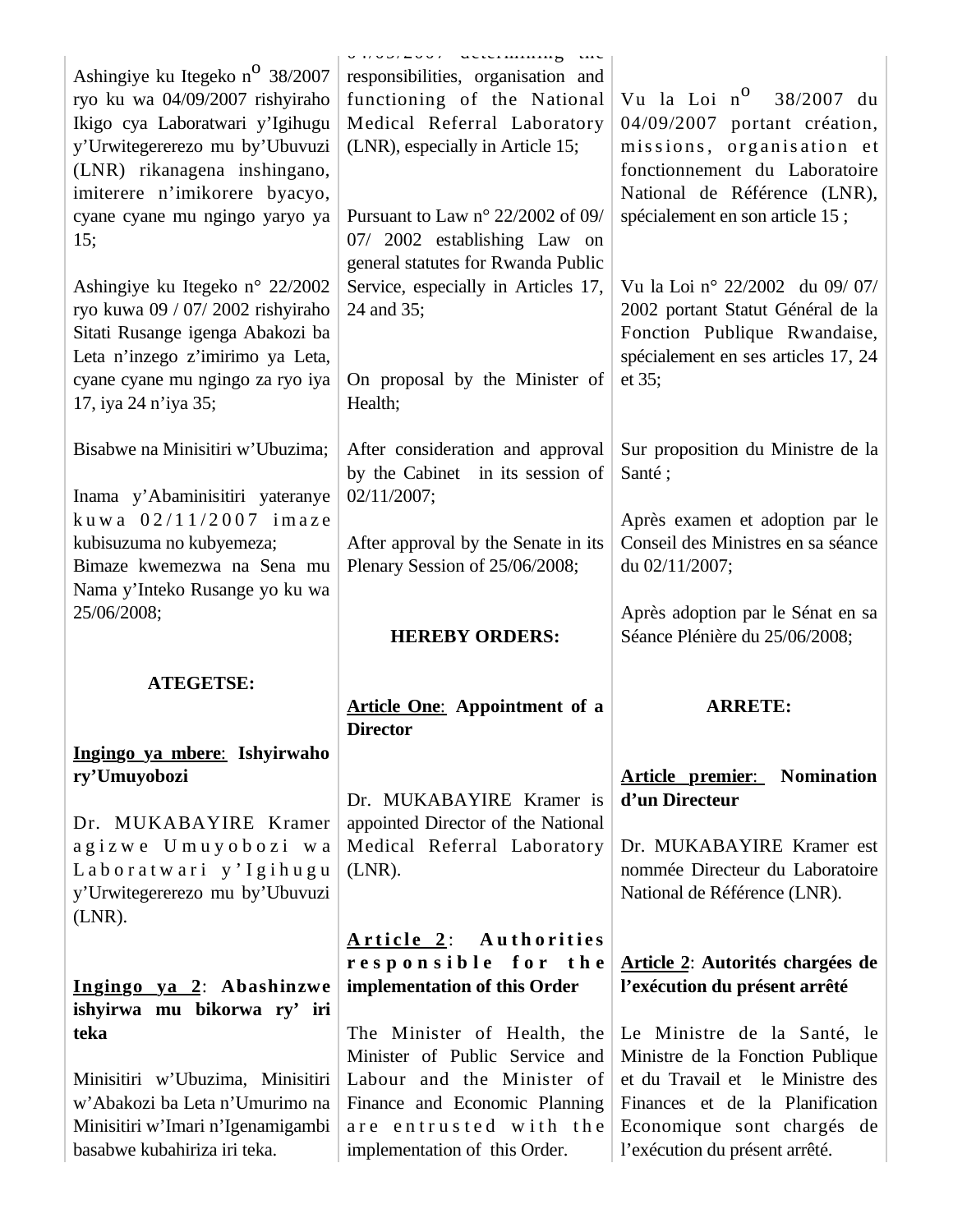| Ingingo ya 3: Ivanwaho<br>ry''ingingo zinyuranyije n'iri<br>teka<br>Ingingo zose z'amateka abanziriza<br>iri teka kandi zinyuranyije naryo<br>zivanyweho. | Repealing of<br><u>Article 3:</u><br>inconsistent provisions<br>All prior provisions contrary to<br>this Order are hereby repealed.<br><b>Article 4: Commencement</b> | Disposition<br><u>Article 3:</u><br>abrogatoire<br>Toutes les autres dispositions<br>antérieures contraires au présent<br>arrêté sont abrogées. |
|-----------------------------------------------------------------------------------------------------------------------------------------------------------|-----------------------------------------------------------------------------------------------------------------------------------------------------------------------|-------------------------------------------------------------------------------------------------------------------------------------------------|
| Ingingo ya 4: Igihe Iteka<br>ritangira gukurikizwa                                                                                                        | This Order shall come into force<br>on the date of its publication in the<br>Official Gazette of the Republic of                                                      | Article 4: Entrée en vigueur.<br>Le présent arrêté entre en vigueur                                                                             |
| Iri teka ritangira gukurikizwa ku<br>munsi ritangarijweho mu Igazeti<br>ya Leta ya Repubulika y' u<br>Rwanda. Agaciro karyo gahera<br>kuwa 25/06/2008.    | Rwanda. It takes effect as of<br>25/06/2008.<br>Kigali, on 03/07/2008                                                                                                 | le jour de sa publication au Journal<br>Officiel de la République du<br>Rwanda. Il sort ses effets à partir<br>du 25/06/2008.                   |
| Kigali, kuwa 03/07/2008                                                                                                                                   | The Prime Minister<br><b>MAKUZA Bernard</b>                                                                                                                           | Kigali, le 03/07/2008                                                                                                                           |
| Minisitiri w'Intebe<br><b>MAKUZA Bernard</b>                                                                                                              | $(s\acute{e})$<br>Minister of Health                                                                                                                                  | Le Premier Ministre<br><b>MAKUZA Bernard</b><br>$(s\acute{e})$                                                                                  |
| $(s\acute{e})$                                                                                                                                            | Dr. NTAWUKURIRYAYO<br><b>Jean Damascène</b>                                                                                                                           | Ministre de la Santé                                                                                                                            |
| Minisitiri w'Ubuzima<br>Dr. NTAWUKURIRYAYO                                                                                                                | $(s\acute{e})$                                                                                                                                                        | Dr. NTAWUKURIRYAYO<br><b>Jean Damascène</b>                                                                                                     |
| <b>Jean Damascène</b>                                                                                                                                     | The Minister of Public Service and                                                                                                                                    | $(s\acute{e})$                                                                                                                                  |
| $(s\acute{e})$                                                                                                                                            | Labour                                                                                                                                                                |                                                                                                                                                 |
|                                                                                                                                                           | <b>MUREKEZI Anastase</b>                                                                                                                                              | Le Ministre de la Fonction Publique et<br>du Travail                                                                                            |
| Minisitiri w'Abakozi ba Leta                                                                                                                              | $(s\acute{e})$                                                                                                                                                        | <b>MUREKEZI Anastase</b>                                                                                                                        |
| n'Umurimo<br><b>MUREKEZI Anastase</b>                                                                                                                     | The Minister of Finance and                                                                                                                                           | $(s\acute{e})$                                                                                                                                  |
| $(s\acute{e})$                                                                                                                                            | <b>Economic Planning</b><br><b>MUSONI James</b>                                                                                                                       | Le Ministre des Finances et de la                                                                                                               |
| Minisitiri w'Imari n'Igenamigambi                                                                                                                         | $(s\acute{e})$<br>Seen and sealed with the Seal of                                                                                                                    | Planification Economique<br><b>MUSONI James</b><br>$(s\acute{e})$                                                                               |
| <b>MUSONI James</b>                                                                                                                                       | the Republic:                                                                                                                                                         | Vu et scellé du Sceau de la                                                                                                                     |
| $(s\acute{e})$                                                                                                                                            |                                                                                                                                                                       | République:                                                                                                                                     |
| Bibonywe kandi bishyizweho<br>Ikirango cya Repubulika:                                                                                                    | The Minister of Justice/ Attorney<br>General<br><b>KARUGARAMA Tharcisse</b>                                                                                           |                                                                                                                                                 |
| Minisitiri w'Ubutabera/ Intumwa Nkuru<br>ya Leta <b>KARUGARAMA</b><br><b>Tharcisse</b>                                                                    | $(s\acute{e})$                                                                                                                                                        | Le Ministre de la Justice/ Garde des<br>Sceaux<br><b>KARUGARAMA Tharcisse</b><br>$(s\acute{e})$                                                 |
| $(s\acute{e})$                                                                                                                                            | MINICIPIDI DOLLE MINICEDIC ODDED A DDETE DIL DDEMIED                                                                                                                  |                                                                                                                                                 |

| ITEKA RYA MINISITIRI | PRIME MINISTER'S ORDER | ARRETE DU PREMIER |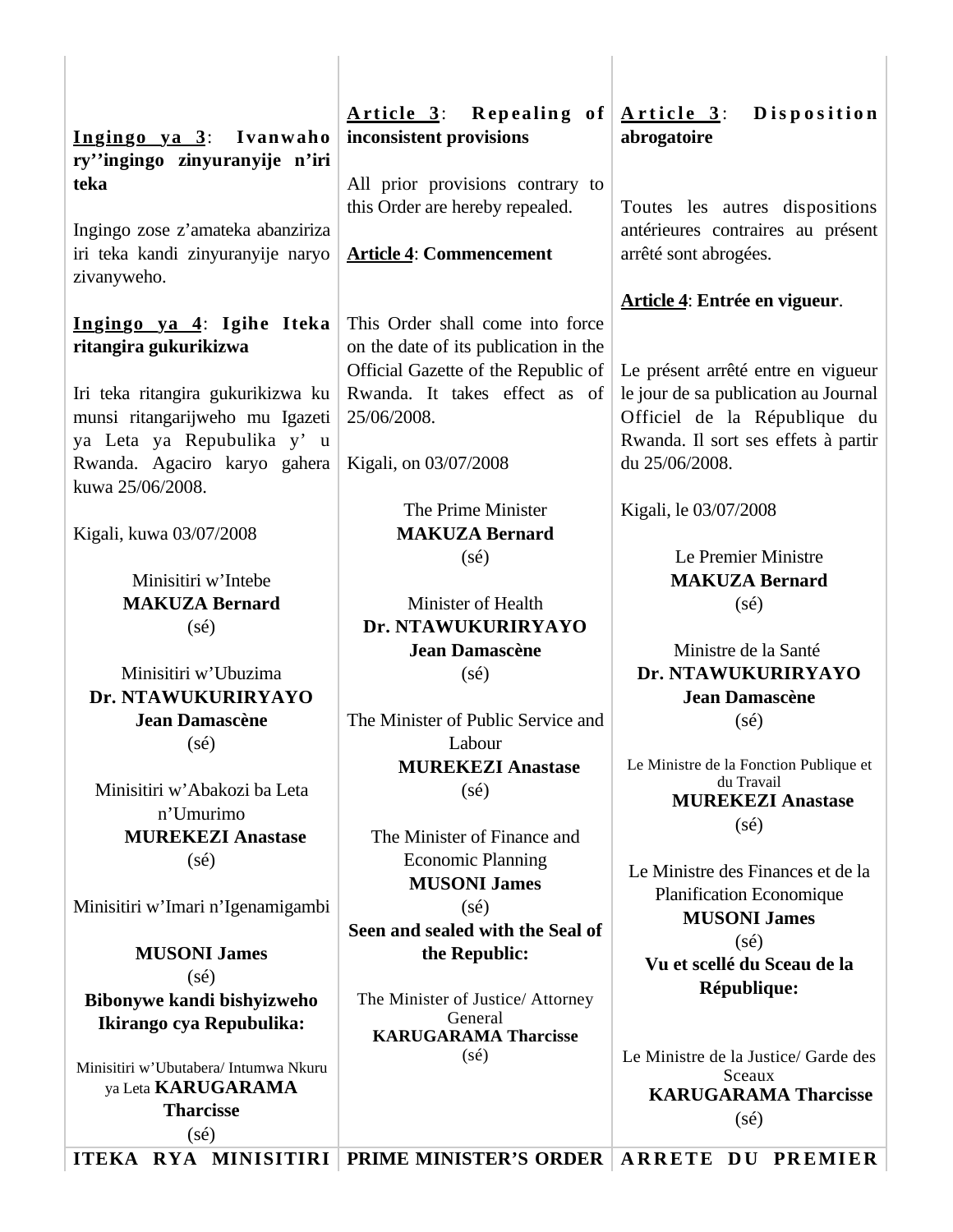|                                                           | W'INTEBE N°22/03 RYO N° 22/03 OF 22/07/2008 | MINISTRE N°22/03 DU                  |
|-----------------------------------------------------------|---------------------------------------------|--------------------------------------|
| <b>KUWA</b><br>22/07/2008                                 | <b>APPOINTING A DIRECTOR</b>                | 22/07/2008 PORTANT                   |
| RISHYIRAHO UMUYOBOZI                                      | OF A PUBLIC INSTITUTION                     | NOMINATION<br>D U                    |
| W'IKIGO CYA LETA                                          |                                             | D'UN<br><b>DIRECTEUR</b>             |
|                                                           |                                             | ETABLISSEMENT PUBLIC                 |
|                                                           | <b>TABLE OF CONTENTS</b>                    |                                      |
| <b>ISHAKIRO</b>                                           |                                             |                                      |
|                                                           | <b>Article One:</b> Appointment of a        | <b>TABLE DES MATIERES</b>            |
| Ingingo ya mbere: Ishyirwaho                              | <b>Director</b>                             |                                      |
| ry'Umuyobozi                                              |                                             | <b>Article premier:</b> Nomination   |
|                                                           |                                             | d'un Directeur                       |
|                                                           |                                             |                                      |
| Ingingo ya 2: Abashinzwe                                  | Article 2: Authorities                      |                                      |
| ishyirwa mu bikorwa ry'iri teka                           | responsible for the                         | Article 2: Autorités chargées de     |
|                                                           | implementation of this Order                | l'exécution du présent arrêté        |
| Ingingo ya 3: Ivanwaho                                    |                                             |                                      |
| ry'ingingo zinyuranyije n'iri                             | Article $3$ : Repealing of                  | Article 3: Disposition               |
| teka                                                      | inconsistent provisions                     | abrogatoire                          |
|                                                           |                                             |                                      |
| Ingingo ya 4: Igihe iteka $\vert$ Article 4: Commencement |                                             |                                      |
| ritangira gukurikizwa                                     |                                             | Article 4: Entrée en vigueur         |
|                                                           |                                             |                                      |
|                                                           |                                             |                                      |
|                                                           |                                             |                                      |
|                                                           |                                             |                                      |
|                                                           |                                             |                                      |
|                                                           |                                             |                                      |
|                                                           |                                             |                                      |
|                                                           |                                             |                                      |
|                                                           |                                             |                                      |
|                                                           |                                             |                                      |
|                                                           |                                             |                                      |
|                                                           |                                             |                                      |
|                                                           |                                             |                                      |
|                                                           |                                             |                                      |
| ITEKA RYA MINISITIRI                                      | <b>PRIME MINISTER'S ORDER</b>               |                                      |
| W'INTEBE $N^{\circ}22/03$ RYO                             | $N^{\circ}$ 22/03 OF 22/07/2008             | ARRETE DU PREMIER                    |
| <b>KUWA</b><br>22/07/2008                                 | <b>APPOINTING A DIRECTOR</b>                | MINISTRE N°22/03 DU                  |
| RISHYIRAHO UMUYOBOZI                                      | OF A PUBLIC INSTITUTION                     | 22/07/2008 PORTANT                   |
| <b>W'IKIGO CYA LETA</b>                                   |                                             | NOMINATION<br>D U                    |
|                                                           |                                             | D'UN<br><b>DIRECTEUR</b>             |
|                                                           | The Prime Minister,                         | <b>ETABLISSEMENT PUBLIC</b>          |
| Minisitiri w'Intebe,                                      |                                             |                                      |
|                                                           | Pursuant to the Constitution of the         |                                      |
| Ashingiye ku Itegeko Nshinga rya                          | Republic of Rwanda of 04 June               | Le Premier Ministre,                 |
| Repubulika y'u Rwanda ryo ku wa                           | 2003, as amended to date,                   |                                      |
|                                                           |                                             |                                      |
| 04 Kamena 2003, nk'uko                                    | especially in Articles 88, 89, 118,         | Vu la Constitution de la             |
| ryavuguruwe kugeza ubu, cyane                             | 119, 121 and 201;                           | République du Rwanda du 04 juin      |
| cyane mu ngingo zaryo iya 88, iya                         |                                             | 2003, telle que révisée à ce jour,   |
| 89, iya 118, iya 119, iya 121 n'iya                       |                                             | spécialement en ses articles 88, 89, |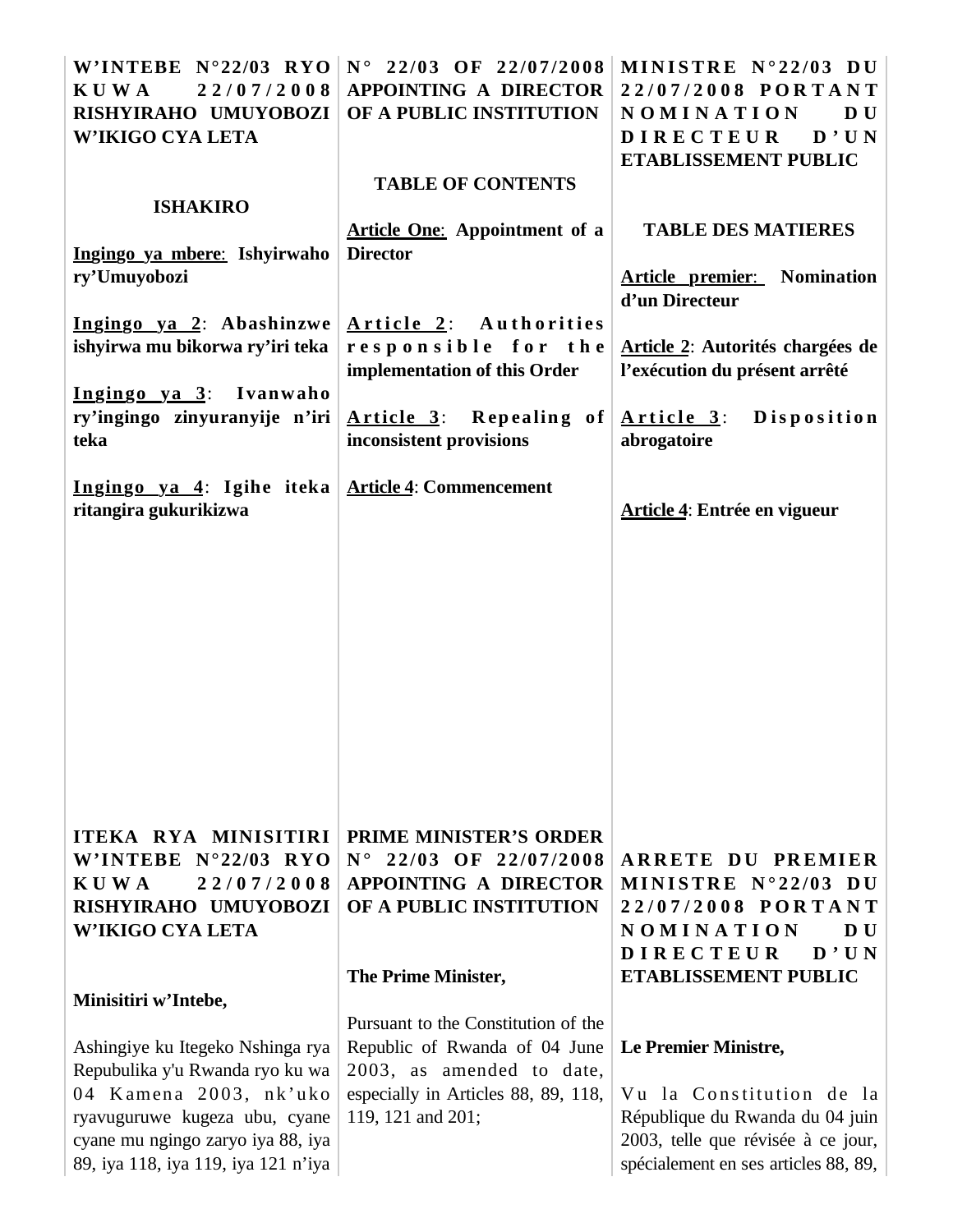| 201;                                                                                                                                                                                                                                  |                                                                                                                                                                                                                                         | 118, 119, 121 et 201;                                                                                                                                                                     |
|---------------------------------------------------------------------------------------------------------------------------------------------------------------------------------------------------------------------------------------|-----------------------------------------------------------------------------------------------------------------------------------------------------------------------------------------------------------------------------------------|-------------------------------------------------------------------------------------------------------------------------------------------------------------------------------------------|
| Ashingiye ku Itegeko n <sup>o</sup> 04/2002<br>ryo ku wa 19/01/2002 rishyiraho<br>Ikigega cy'Ingoboka ku<br>Binyabiziga bifite Moteri Bigenda<br>ku Butaka, cyane cyane mu ngingo<br>yaryo ya 11;                                     | Pursuant to Law $n^O$ 04/2002 of<br>19/01/2002 establishing the Motor<br>Vehicle Guarantee Fund,<br>especially in Article 11;                                                                                                           | Vu la loi $n^0$ 04/2002 du<br>19/01/2002 portant création du<br>Fonds de Garantie pour les<br>Véhicules Automoteurs,                                                                      |
| Ashingiye ku Itegeko n° 22/2002<br>ryo kuwa 09/07/2002 rishyiraho<br>Sitati Rusange igenga Abakozi ba<br>Leta n'inzego z'imirimo ya Leta,<br>cyane cyane mu ngingo zaryo iya<br>17, iya 24 n'iya 35;<br>Bisabwe na Minisitiri w'Imari | Pursuant to Law $n^{\circ}$ 22/2002 of<br>09/07/2002 establishing Law on<br>general statutes for Rwanda Public<br>Service, especially in Articles 17,<br>24 and 35;<br>On proposal by the Minister of<br>Finance and Economic Planning; | spécialement en son article 11;<br>Vu la loi nº 22/2002<br>du<br>09/07/2002 portant Statut Général<br>de la Fonction Publique<br>Rwandaise, spécialement en ses<br>articles 17, 24 et 35; |
| n'Igenamigambi;<br>Inama y'Abaminisitiri yateranye<br>kuwa 20/06/2008 imaze<br>kubisuzuma no kubyemeza;<br>Bimaze kwemezwa na Sena mu<br>Nama y'Inteko Rusange yo ku wa<br>11/07/2008;                                                | After consideration and approval<br>by the Cabinet in its session of<br>20/06/2008;<br>After approval by the Senate in its<br>Plenary Session of 11/07/2008;                                                                            | Sur proposition du Ministre des<br>Finances et de la Planification<br>Economique;<br>Après examen et adoption par le<br>Conseil des Ministres en sa séance                                |
|                                                                                                                                                                                                                                       |                                                                                                                                                                                                                                         |                                                                                                                                                                                           |
| <b>ATEGETSE:</b>                                                                                                                                                                                                                      | <b>HEREBY ORDERS:</b><br><b>Article One:</b> Appointment of a<br><b>Director</b>                                                                                                                                                        | du 20/06/2008;<br>Après adoption par le Sénat en sa<br>Séance Plénière du 11/07/2008;                                                                                                     |
| Ingingo ya mbere: Ishyirwaho                                                                                                                                                                                                          |                                                                                                                                                                                                                                         | <b>ARRETE:</b>                                                                                                                                                                            |
| ry'Umuyobozi<br>Bwana NDASHIMYE Bernardin                                                                                                                                                                                             | Mr. NDASHIMYE Bernardin is<br>appointed Director of the Motor<br>Vehicle Guarantee Fund.                                                                                                                                                | <b>Article premier:</b> Nomination<br>d'un Directeur                                                                                                                                      |
| agizwe Umuyobozi w'Ikigega<br>cy'Ingoboka ku Binyabiziga bifite<br>Moteri Bigenda ku Butaka.<br>Ingingo ya 2: Abashinzwe                                                                                                              | Authorities<br><u>Article 2:</u><br>responsible for the<br>implementation of this Order                                                                                                                                                 | Monsieur NDASHIMYE<br>Bernardin est nommé Directeur du<br>Fonds de Garantie pour les<br>Véhicules Automoteurs.                                                                            |
| ishyirwa mu bikorwa ry' iri<br>teka<br>Minisitiri w'Imari n'Igenamigambi<br>na Minisitiri w'Abakozi ba Leta<br>n'Umurimo basabwe kubahiriza iri<br>teka.                                                                              | The Minister of Finance and<br>Economic Planning and the<br>Minister of Public Service and<br>Labour are entrusted with the<br>implementation of this Order.                                                                            | Article 2: Autorités chargées de<br>l'exécution du présent arrêté<br>Le Ministre des Finances et de la<br>Planification Economique et le<br>Ministre de la Fonction Publique              |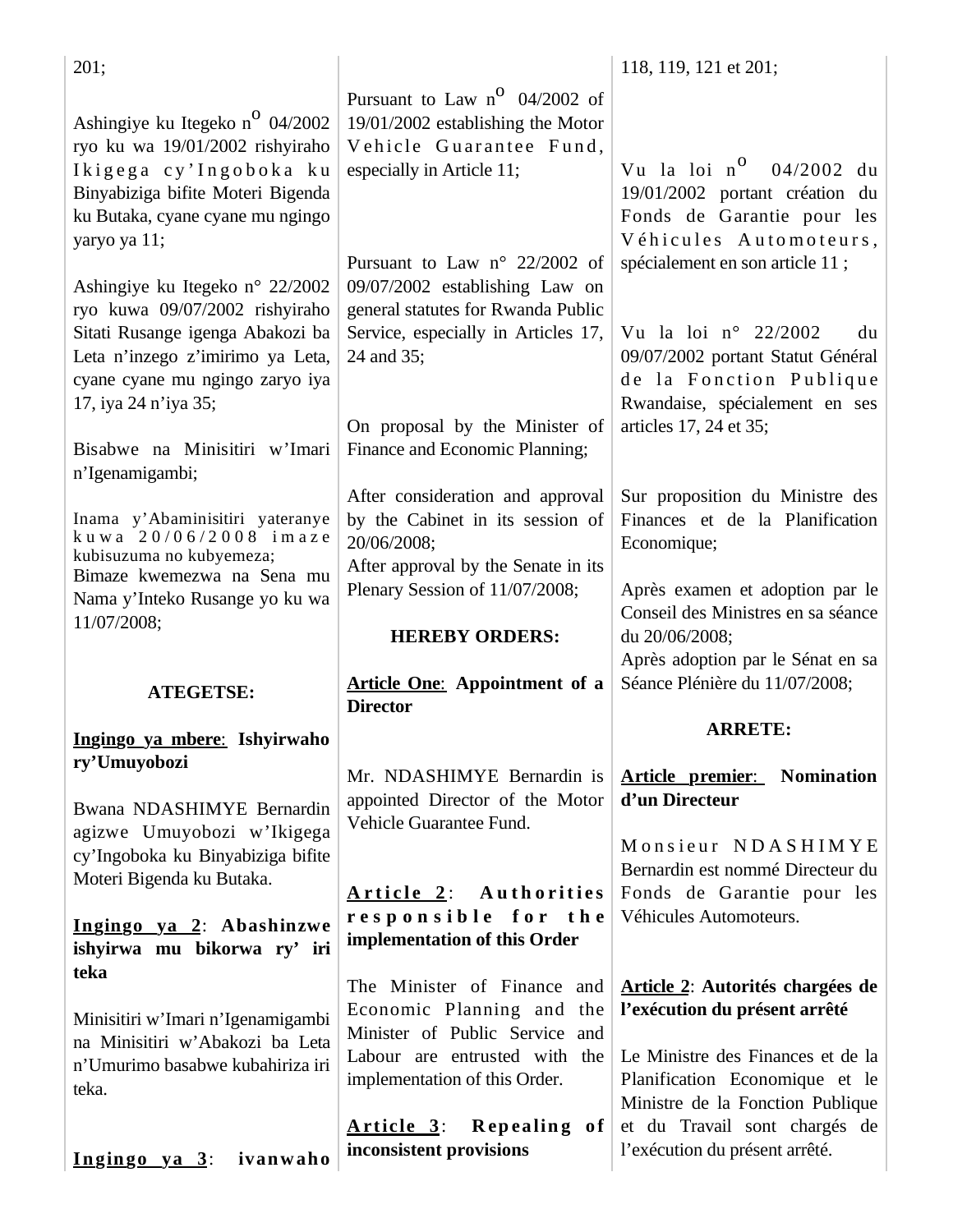| ry'ingingo zinyuranyije n'iri<br>teka                                                                                      | All prior provisions contrary to<br>this Order are hereby repealed.                                                          | Disposition<br>Article 3:<br>abrogatoire                                                                                                          |
|----------------------------------------------------------------------------------------------------------------------------|------------------------------------------------------------------------------------------------------------------------------|---------------------------------------------------------------------------------------------------------------------------------------------------|
| Ingingo zose z'amateka abanziriza<br>iri kandi zinyuranyije naryo<br>zivanyweho.                                           | <b>Article 4: Commencement</b><br>This Order shall come into force                                                           | Toutes les dispositions antérieures<br>contraires au présent arrêté sont<br>abrogées.                                                             |
| Ingingo ya 4: Igihe Iteka<br>ritangira gukurikizwa<br>Iri teka ritangira gukurikizwa ku<br>munsi ritangarijweho mu Igazeti | on the date of its publication in the<br>Official Gazette of the Republic of<br>Rwanda. It takes effect as of<br>11/07/2008. | Article 4: Entrée en vigueur                                                                                                                      |
| ya Leta ya Repubulika y'u<br>Rwanda. Agaciro karyo gahera ku<br>wa 11/07/2008.                                             | Kigali, on 22/07/2008<br>The Prime Minister                                                                                  | Le présent arrêté entre en vigueur<br>le jour de sa publication au Journal<br>Officiel de la République du<br>Rwanda. Il sort ses effets à partir |
| Kigali, kuwa 22/07/2008                                                                                                    | <b>MAKUZA Bernard</b><br>$(s\acute{e})$                                                                                      | du 11/07/2008.                                                                                                                                    |
| Minisitiri w'Intebe<br><b>MAKUZA Bernard</b><br>$(s\acute{e})$                                                             | The Minister of Finance and<br><b>Economic Planning</b><br><b>MUSONI James</b>                                               | Kigali, le 22/07/2008<br>Le Premier Ministre<br><b>MAKUZA Bernard</b>                                                                             |
| Minisitiri w'Imari n'Igenamigambi                                                                                          | $(s\acute{e})$                                                                                                               | $(s\acute{e})$                                                                                                                                    |
| <b>MUSONI James</b><br>$(s\acute{e})$                                                                                      | The Minister of Public Service and<br>Labour                                                                                 | Le Ministre des Finances et de la<br><b>Planification Economique</b><br><b>MUSONI James</b>                                                       |
| Minisitiri w'Abakozi ba Leta<br>n'Umurimo                                                                                  | <b>MUREKEZI Anastase</b><br>$(s\acute{e})$                                                                                   | $(s\acute{e})$                                                                                                                                    |
| <b>MUREKEZI Anastase</b><br>$(s\acute{e})$                                                                                 | Seen and sealed with the Seal of<br>the Republic:                                                                            | Le Ministre de la Fonction<br>Publique et du Travail<br><b>MUREKEZI Anastase</b><br>$(s\acute{e})$                                                |
| Bibonywe kandi bishyizweho<br>Ikirango cya Repubulika:                                                                     | The Minister of Justice / Attorney<br>General                                                                                | Vu et scellé du Sceau de la                                                                                                                       |
| Minisitiri w'Ubutabera /Intumwa<br>Nkuru ya Leta                                                                           | <b>KARUGARAMA Tharcisse</b><br>$(s\acute{e})$                                                                                | République:                                                                                                                                       |
| <b>KARUGARAMA Tharcisse</b><br>$(s\acute{e})$                                                                              |                                                                                                                              | Le Ministre de la Justice/Garde<br>des Sceaux<br><b>KARUGARAMA Tharcisse</b><br>$(s\acute{e})$                                                    |
|                                                                                                                            | ITEKA DVA MINICITIDI DDIME MINICTED'S ODDED ADDETE DII DDEMIED                                                               |                                                                                                                                                   |

ITEKA RYA MINISITIRI | PRIME MINISTER'S ORDER | ARRETE DU PREMIER W'INTEBE N°23/03 RYO | N° 23/03 OF 22/07/2008 | MINISTRE N°23/03 DU **K U W A 2 2 / 0 7 / 2 0 0 8 APPOINTING A DIRECTOR 2 2 / 0 7 / 2 0 0 8 P O R T A N T**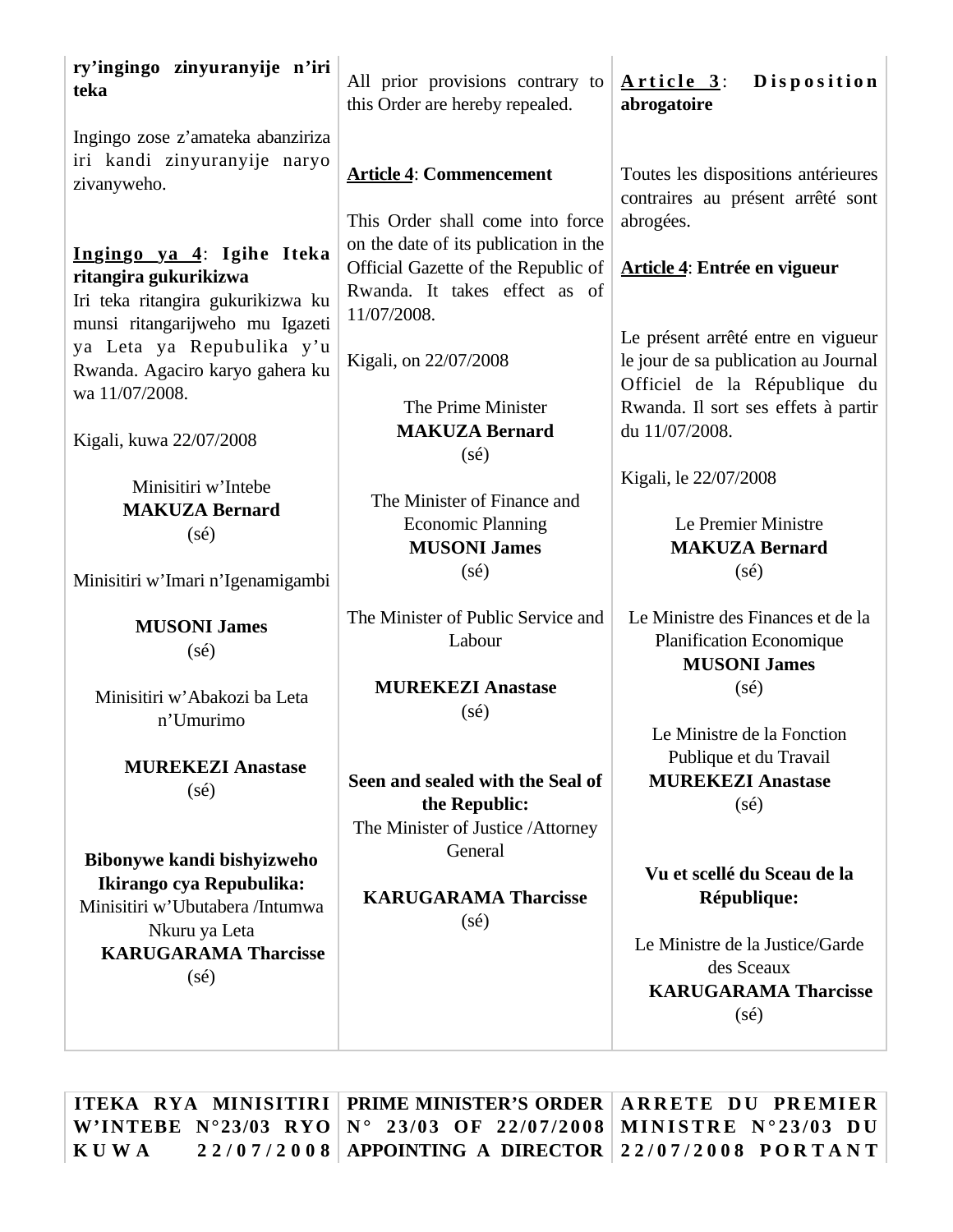|                                     | RISHYIRAHO UMUYOBOZI   OF A PUBLIC INSTITUTION | NOMINATION<br>D U                    |
|-------------------------------------|------------------------------------------------|--------------------------------------|
| W'IKIGO CYA LETA                    |                                                | <b>DIRECTEUR</b><br>D'UN             |
|                                     |                                                | ETABLISSEMENT PUBLIC                 |
|                                     |                                                |                                      |
|                                     | <b>TABLE OF CONTENTS</b>                       |                                      |
| <b>ISHAKIRO</b>                     |                                                |                                      |
|                                     |                                                | <b>TABLE DES MATIERES</b>            |
|                                     | <b>Article One:</b> Appointment of a           |                                      |
| Ingingo ya mbere: Ishyirwaho        | <b>Director</b>                                |                                      |
| ry'Umuyobozi                        |                                                | <b>Article premier:</b> Nomination   |
|                                     |                                                | d'un Directeur                       |
| Ingingo ya 2: Abashinzwe            | Article 2: Authorities                         |                                      |
| ishyirwa mu bikorwa ry'iri teka     | responsible for the                            | Article 2: Autorités chargées de     |
|                                     | implementation of this Order                   | l'exécution du présent arrêté        |
| Ingingo ya 3: Ivanwaho              |                                                |                                      |
| ry'ingingo zinyuranyije n'iri       | Article $3$ : Repealing of                     | <b>Disposition</b><br>Article 3:     |
| teka                                | inconsistent provisions                        | abrogatoire                          |
|                                     |                                                |                                      |
| Ingingo ya 4: Igihe iteka           | <b>Article 4: Commencement</b>                 |                                      |
| ritangira gukurikizwa               |                                                | Article 4: Entrée en vigueur         |
|                                     |                                                |                                      |
|                                     |                                                |                                      |
|                                     |                                                |                                      |
|                                     |                                                |                                      |
|                                     |                                                |                                      |
|                                     |                                                |                                      |
|                                     |                                                |                                      |
|                                     |                                                |                                      |
|                                     |                                                |                                      |
|                                     |                                                |                                      |
|                                     |                                                |                                      |
|                                     |                                                |                                      |
|                                     |                                                |                                      |
| ITEKA RYA MINISITIRI                | <b>PRIME MINISTER'S ORDER</b>                  |                                      |
| W'INTEBE N°23/03 RYO                | $N^{\circ}$ 23/03 OF 22/07/2008                |                                      |
|                                     |                                                |                                      |
| 22/07/2008<br><b>KUWA</b>           | <b>APPOINTING A DIRECTOR</b>                   | ARRETE DU PREMIER                    |
| RISHYIRAHO UMUYOBOZI                | OF A PUBLIC INSTITUTION                        | MINISTRE N°23/03 DU                  |
| <b>W'IKIGO CYA LETA</b>             |                                                | 22/07/2008 PORTANT                   |
|                                     |                                                | NOMINATION<br>D U                    |
|                                     | The Prime Minister,                            | D'UN<br><b>DIRECTEUR</b>             |
| Minisitiri w'Intebe,                |                                                | ETABLISSEMENT PUBLIC                 |
|                                     | Pursuant to the Constitution of the            |                                      |
| Ashingiye ku Itegeko Nshinga rya    | Republic of Rwanda of 04 June                  |                                      |
| Repubulika y'u Rwanda ryo ku wa     | 2003, as amended to date,                      | Le Premier Ministre,                 |
| 04 Kamena 2003, nk'uko              | especially in Articles 88, 89, 118,            |                                      |
| ryavuguruwe kugeza ubu, cyane       | 119, 121 and 201;                              | Vu la Constitution de la             |
| cyane mu ngingo zaryo iya 88, iya   |                                                | République du Rwanda du 04 juin      |
|                                     |                                                |                                      |
| 89, iya 118, iya 119, iya 121 n'iya |                                                | 2003, telle que révisée à ce jour,   |
| 201;                                |                                                | spécialement en ses articles 88, 89, |
|                                     | Pursuant to Law n <sup>0</sup> 07/2007 of      | 118, 119, 121 et 201;                |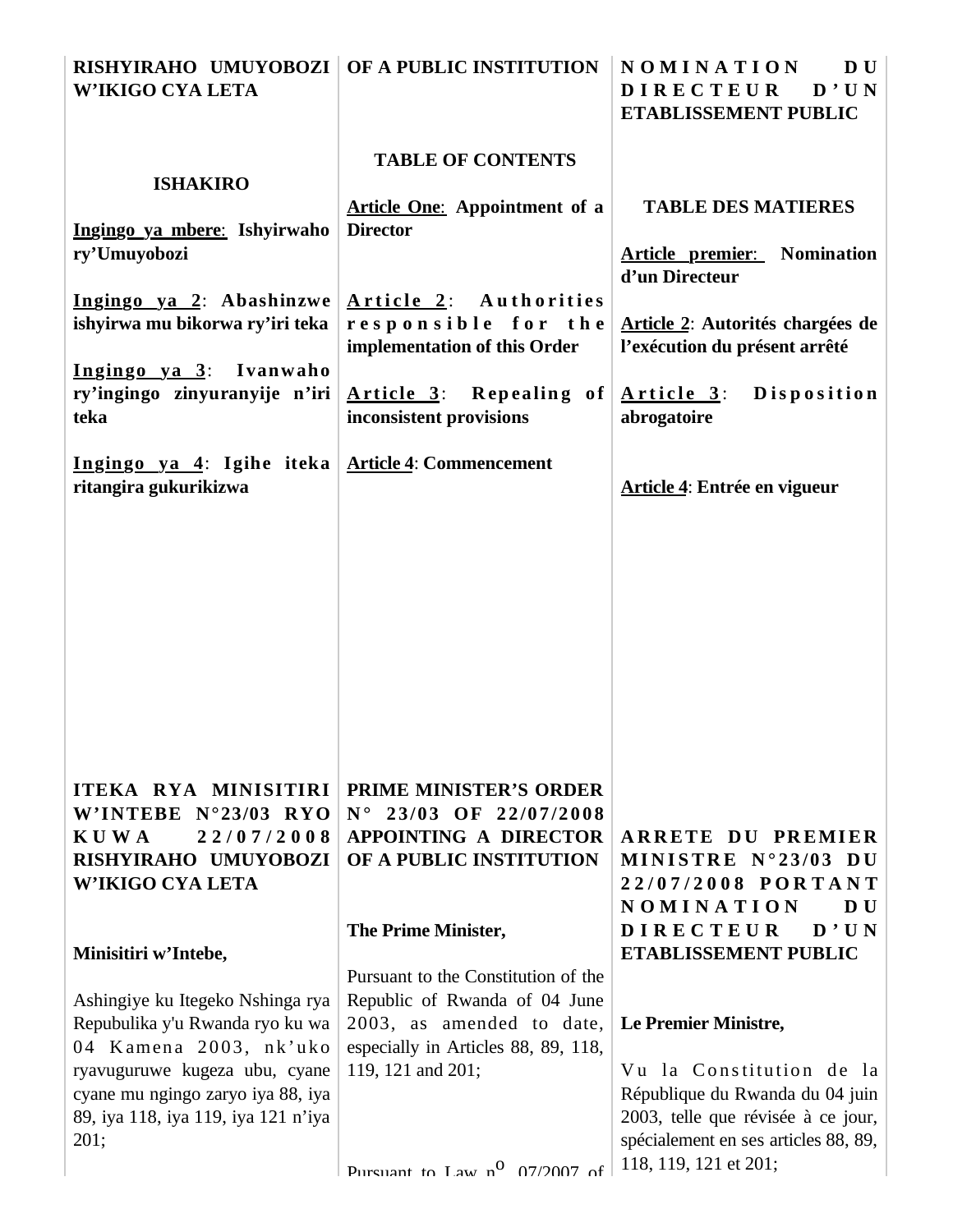| Ashingiye ku Itegeko n <sup>o</sup> 07/2007<br>ryo ku wa 01/02/2007 rigena<br>inshingano, imiterere n'imikorere<br>by'Ikigega Rusange Gitsura<br>Amajyambere y'Uturere n'Umujyi<br>wa Kigali (CDF), cyane cyane mu<br>ngingo yaryo ya 15; | r arguant to Law n<br>$VII$ AVVI VI<br>$01/02/2007$ determining the<br>responsibilities, organization and<br>functioning of the Common<br>Development Fund for Districts<br>and the City of Kigali (CDF),<br>especially in Article 15;<br>Pursuant to Law n° 22/2002 of | Vu la loi n <sup>0</sup> 07/2007 du<br>01/02/2007 portant attributions,<br>organisation et fonctionnement du<br>Fonds Commun<br>d e<br>Développement des Districts et de<br>la Ville de Kigali (CDF), |
|-------------------------------------------------------------------------------------------------------------------------------------------------------------------------------------------------------------------------------------------|-------------------------------------------------------------------------------------------------------------------------------------------------------------------------------------------------------------------------------------------------------------------------|-------------------------------------------------------------------------------------------------------------------------------------------------------------------------------------------------------|
| Ashingiye ku Itegeko n° 22/2002<br>ryo kuwa 09/07/2002 rishyiraho<br>Sitati Rusange igenga Abakozi ba                                                                                                                                     | 09/07/2002 establishing Law on<br>general statutes for Rwanda Public<br>Service, especially in Articles 17,                                                                                                                                                             | spécialement en son article 15 ;<br>Vu la loi $n^{\circ}$ 22/2002<br>du                                                                                                                               |
| Leta n'inzego z'imirimo ya Leta,<br>cyane cyane mu ngingo zaryo iya<br>17, iya 24 n'iya 35;                                                                                                                                               | 24 and 35;                                                                                                                                                                                                                                                              | 09/07/2002 portant Statut Général<br>de la Fonction Publique<br>Rwandaise, spécialement en ses                                                                                                        |
| Bisabwe na Minisitiri<br>w'Ubutegetsi bw'Igihugu;                                                                                                                                                                                         | On proposal by the Minister of<br>Local Government;                                                                                                                                                                                                                     | articles 17, 24 et 35;                                                                                                                                                                                |
| Inama y'Abaminisitiri yateranye<br>kuwa 20/06/2008 imaze                                                                                                                                                                                  | After consideration and approval<br>by the Cabinet in its session of<br>20/06/2008;                                                                                                                                                                                     | Sur proposition du Ministre de<br>l'Administration Locale;                                                                                                                                            |
| kubisuzuma no kubyemeza;<br>Bimaze kwemezwa na Sena mu                                                                                                                                                                                    | After approval by the Senate in its                                                                                                                                                                                                                                     | Après examen et adoption par le<br>Conseil des Ministres en sa séance<br>du 20/06/2008;                                                                                                               |
| Nama y'Inteko Rusange yo ku wa<br>11/07/2008;                                                                                                                                                                                             | Plenary Session of 11/07/2008;                                                                                                                                                                                                                                          |                                                                                                                                                                                                       |
|                                                                                                                                                                                                                                           |                                                                                                                                                                                                                                                                         |                                                                                                                                                                                                       |
| <b>ATEGETSE:</b>                                                                                                                                                                                                                          | <b>HEREBY ORDERS:</b>                                                                                                                                                                                                                                                   | Après adoption par le Sénat en sa<br>Séance Plénière du 11/07/2008;                                                                                                                                   |
| Ingingo ya mbere: Ishyirwaho                                                                                                                                                                                                              | <b>Article One:</b> Appointment of a<br><b>Director</b>                                                                                                                                                                                                                 | <b>ARRETE:</b>                                                                                                                                                                                        |
| ry'Umuyobozi                                                                                                                                                                                                                              |                                                                                                                                                                                                                                                                         | <b>Article premier:</b> Nomination                                                                                                                                                                    |
| Madamu NKUNDA Laetitia                                                                                                                                                                                                                    | Mrs. NKUNDA Laetitia is                                                                                                                                                                                                                                                 | d'un Directeur                                                                                                                                                                                        |
| agizwe Umuyobozi w'Ikigega<br>Rusange Gitsura Amajyambere<br>y'Uturere n'Umujyi wa Kigali<br>$(CDF)$ .                                                                                                                                    | appointed Director of the Common<br>Development Fund for Districts<br>and the City of Kigali (CDF).                                                                                                                                                                     | Madame NKUNDA Laetitia est<br>nommée Directrice du Fonds<br>Commun de Développement des                                                                                                               |
| Ingingo ya 2: Abashinzwe<br>ishyirwa mu bikorwa ry' iri                                                                                                                                                                                   | Authorities<br><u>Article 2:</u><br>responsible for the<br>implementation of this Order                                                                                                                                                                                 | Districts et de la Ville de Kigali<br>(CDF).                                                                                                                                                          |
| teka                                                                                                                                                                                                                                      | The Minister of Local                                                                                                                                                                                                                                                   | Article 2: Autorités chargées de<br>l'exécution du présent arrêté                                                                                                                                     |